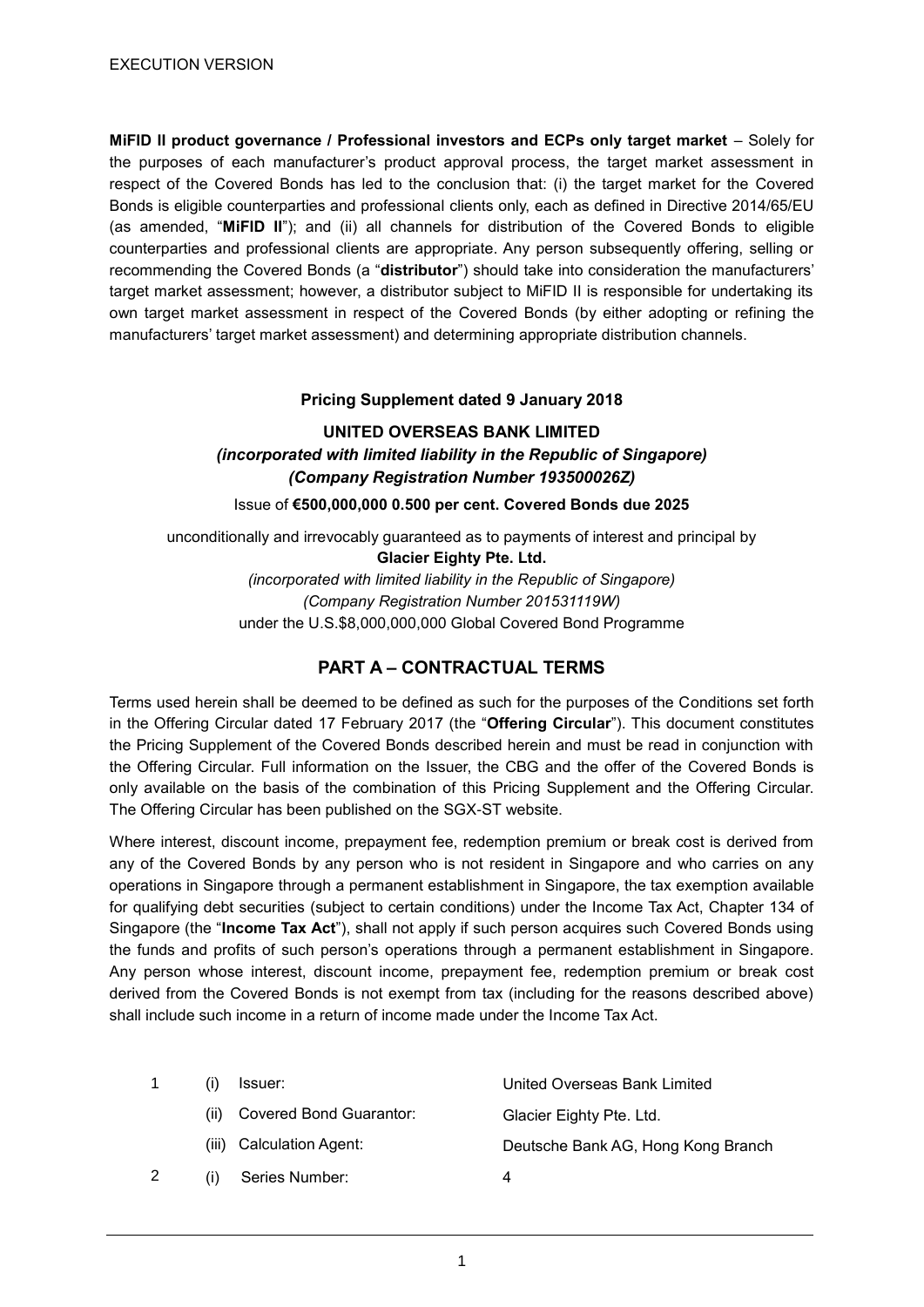|    | (ii)  | Tranche Number:                                                                                                                                                      | 1                                                                                                                                                                        |
|----|-------|----------------------------------------------------------------------------------------------------------------------------------------------------------------------|--------------------------------------------------------------------------------------------------------------------------------------------------------------------------|
|    | (iii) | Date on which the Covered Bonds<br>become fungible:                                                                                                                  | Not Applicable                                                                                                                                                           |
| 3  |       | <b>Specified Currency or Currencies:</b>                                                                                                                             | EUR/€/euro                                                                                                                                                               |
| 4  |       | <b>Aggregate Nominal Amount:</b>                                                                                                                                     | EUR 500,000,000                                                                                                                                                          |
| 5  |       | <b>Issue Price:</b>                                                                                                                                                  | 99.412 per cent. of the Aggregate Nominal<br>Amount                                                                                                                      |
| 6  | (i)   | <b>Specified Denominations:</b>                                                                                                                                      | €100,000 and integral multiples of €1,000 in<br>excess thereof                                                                                                           |
|    | (ii)  | <b>Calculation Amount:</b>                                                                                                                                           | €1,000                                                                                                                                                                   |
| 7  | (i)   | <b>Issue Date:</b>                                                                                                                                                   | 16 January 2018                                                                                                                                                          |
|    | (ii)  | Interest Commencement Date                                                                                                                                           | <b>Issue Date</b>                                                                                                                                                        |
| 8  | (i)   | <b>Maturity Date:</b>                                                                                                                                                | 16 January 2025                                                                                                                                                          |
|    | (ii)  | Extended Due for Payment Date of<br>Guaranteed<br>Amounts<br>corresponding<br>to<br>Final<br>the<br>Redemption Amount under<br>the<br><b>Covered Bond Guarantee:</b> | Applicable<br>Interest Payment Date falling on or nearest to<br>16 January 2026                                                                                          |
| 9  |       | Interest Basis:                                                                                                                                                      | For the period from the Issue Date up to but<br>excluding the Maturity Date:                                                                                             |
|    |       |                                                                                                                                                                      | 0.500 per cent. Fixed Rate payable annually in<br>arrear (further particulars specified below)<br>(see paragraph 14 below)                                               |
|    |       |                                                                                                                                                                      | For the period from and including the Maturity<br>Date up to but excluding the Extended Due for<br>Payment Date:                                                         |
|    |       |                                                                                                                                                                      | 1 Month EURIBOR plus 0.170 per cent. per<br>annum payable monthly in arrear (further<br>particulars specified below)                                                     |
|    |       |                                                                                                                                                                      | (see paragraph 15 below)                                                                                                                                                 |
| 10 |       | Redemption/Payment Basis:                                                                                                                                            | Subject to any purchase and cancellation or<br>early redemption, the Covered Bonds will be<br>redeemed on the Maturity Date at 100 per<br>cent. of their nominal amount. |
| 11 |       | Change of Interest Basis:                                                                                                                                            | Applicable, see paragraph 9 above                                                                                                                                        |
| 12 |       | Put/Call Options:                                                                                                                                                    | Not Applicable                                                                                                                                                           |
| 13 |       | Covered Bond Swap:                                                                                                                                                   |                                                                                                                                                                          |
|    | (i)   | Covered Bond Swap Provider:                                                                                                                                          | United Overseas Bank Limited                                                                                                                                             |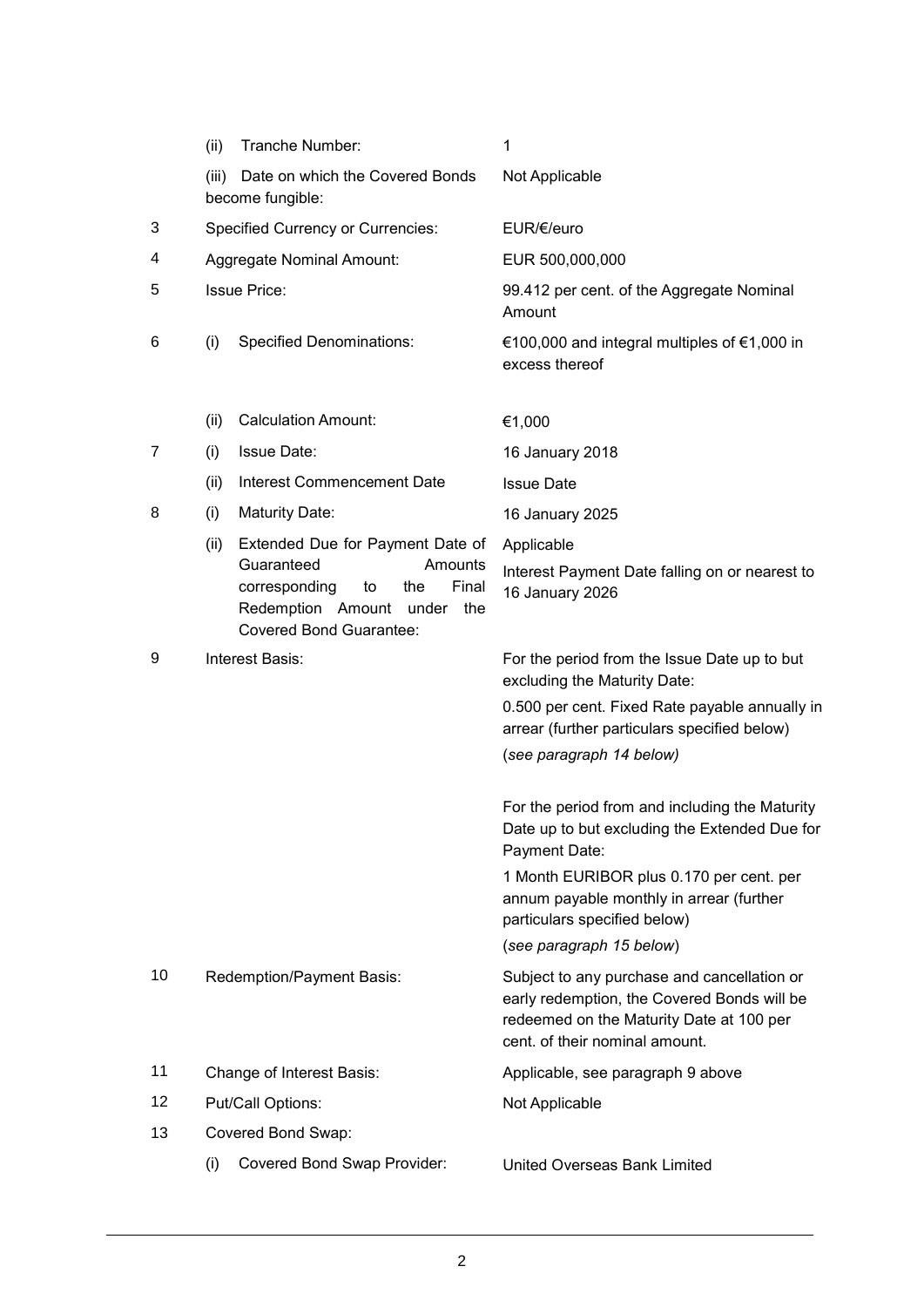| Nature of Covered Bond Swap:<br>(ii) | Forward Starting (i.e. entered into on the Issue |
|--------------------------------------|--------------------------------------------------|
|                                      | Date but no cashflows will be exchanged          |
|                                      | under such Covered Bond Swap unless and          |
|                                      | until service of a Notice to Pay on the CBG      |

# **PROVISIONS RELATING TO INTEREST (IF ANY) PAYABLE**

| 14 |                                              | <b>Fixed Rate Covered Bond Provisions:</b>     | Applicable from and including the Issue Date<br>to but excluding the Maturity Date                                                                                                                                                                                                                                                                                                                                       |
|----|----------------------------------------------|------------------------------------------------|--------------------------------------------------------------------------------------------------------------------------------------------------------------------------------------------------------------------------------------------------------------------------------------------------------------------------------------------------------------------------------------------------------------------------|
|    | (i)                                          | Rate of Interest:                              | 0.500 per cent. per annum payable annually in<br>arrear on each Interest Payment Date                                                                                                                                                                                                                                                                                                                                    |
|    | (ii)                                         | Interest Payment Date(s):                      | 16 January in each year commencing on the<br>Interest Payment Date falling on 16 January<br>2019 and ending on the Maturity Date                                                                                                                                                                                                                                                                                         |
|    | (iii)                                        | Fixed Coupon Amount(s):                        | EUR5.00 per Calculation Amount                                                                                                                                                                                                                                                                                                                                                                                           |
|    | (iv)                                         | Broken Amount(s):                              | Not Applicable                                                                                                                                                                                                                                                                                                                                                                                                           |
|    | (v)                                          | Day Count Fraction:                            | Actual/Actual (ICMA)                                                                                                                                                                                                                                                                                                                                                                                                     |
|    |                                              | (vi) Determination Dates:                      | 16 January in each year                                                                                                                                                                                                                                                                                                                                                                                                  |
| 15 | <b>Floating Rate Covered Bond Provisions</b> |                                                | Applicable from and including the Maturity<br>Date to but excluding the Extended Due for<br><b>Payment Date</b>                                                                                                                                                                                                                                                                                                          |
|    | (i)                                          | Interest Period(s):                            | The period beginning on and including the<br>Maturity Date and ending on but excluding the<br>first Specified Interest Payment Date and each<br>successive period beginning on and including<br>a Specified Interest Payment Date and ending<br>on but excluding the next succeeding Specified<br>Interest Payment Date, subject to adjustment<br>in accordance with the Business Day<br>Convention set out in (v) below |
|    | (ii)                                         | Specified Interest Payment Dates:              | The 16th calendar day of each month<br>commencing on but excluding the Maturity<br>Date and ending on the Extended Due for<br>Payment Date, subject to adjustment in<br>accordance with the Business Day Convention<br>set out in (v) below                                                                                                                                                                              |
|    | (iii)                                        | Interest Period Date:                          | Specified Interest Payment Date                                                                                                                                                                                                                                                                                                                                                                                          |
|    |                                              | (iv) First Specified Interest Payment<br>Date: | 16 February 2025                                                                                                                                                                                                                                                                                                                                                                                                         |
|    | (v)                                          | <b>Business Day Convention:</b>                | Modified Following Business Day Convention                                                                                                                                                                                                                                                                                                                                                                               |
|    |                                              | (vi) Business Centre(s):                       | London, Singapore, TARGET 2                                                                                                                                                                                                                                                                                                                                                                                              |
|    |                                              | (vii) Manner in which the Rate(s) of           | <b>Screen Rate</b>                                                                                                                                                                                                                                                                                                                                                                                                       |
|    |                                              | Interest is/are to be determined:              | Determination                                                                                                                                                                                                                                                                                                                                                                                                            |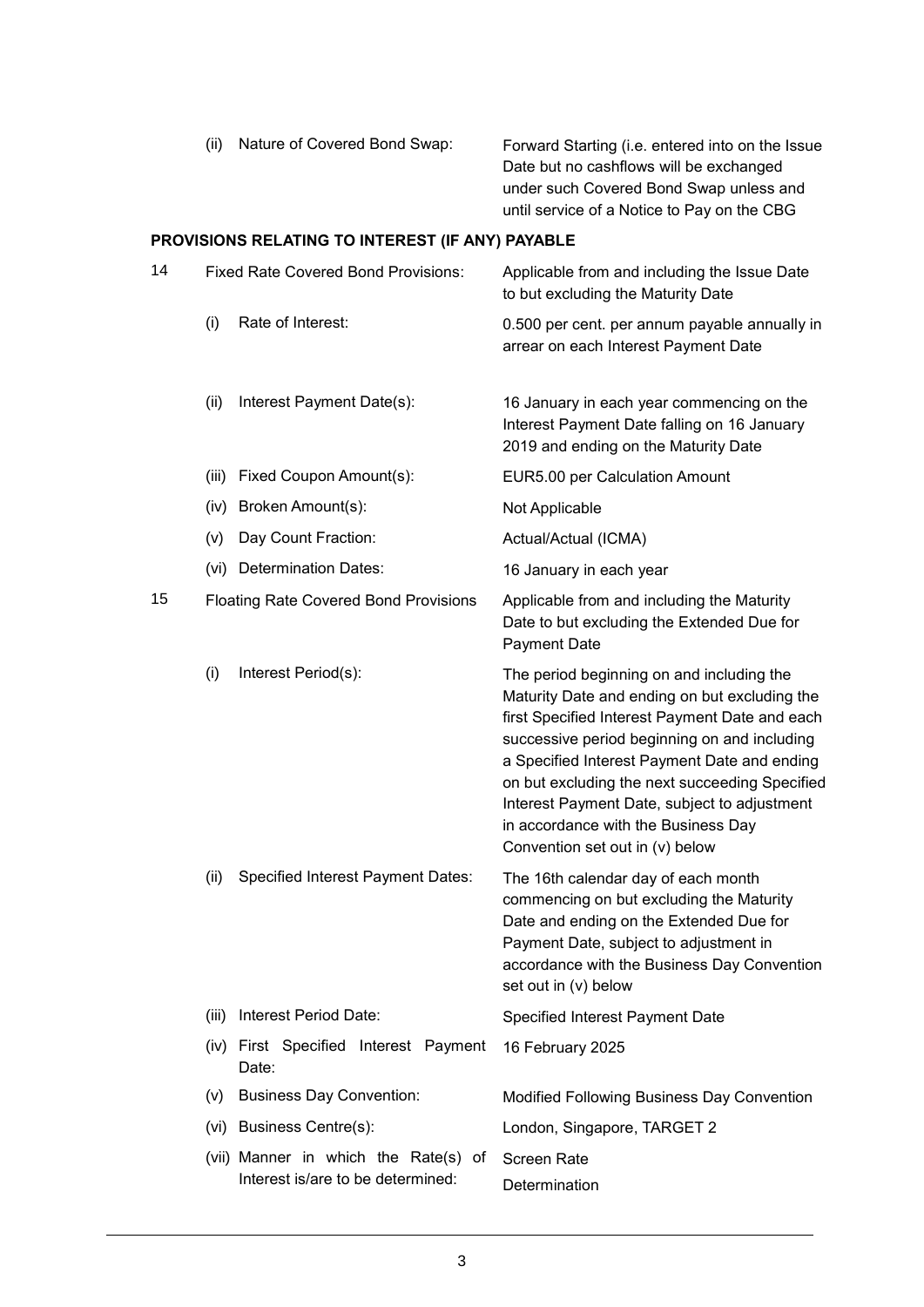|    |     | (viii) Party responsible for calculating the<br>Rate(s) of Interest and/or Interest<br>Amount(s) (if not the Agent):                                                      | Not Applicable                                                                                                                      |
|----|-----|---------------------------------------------------------------------------------------------------------------------------------------------------------------------------|-------------------------------------------------------------------------------------------------------------------------------------|
|    |     | (ix) Screen Rate Determination:                                                                                                                                           |                                                                                                                                     |
|    |     | - Reference Rate:                                                                                                                                                         | 1 month EURIBOR                                                                                                                     |
|    |     | - Interest Determination Date(s):                                                                                                                                         | The day falling two TARGET Business Days<br>prior to the first day of the Interest Accrual<br>Period                                |
|    |     | - Relevant Screen Page:                                                                                                                                                   | The display page designated EURIBOR01 on<br>Reuters at 11.00 a.m. (Brussels time) on the<br><b>Interest Determination Date</b>      |
|    | (x) | ISDA Determination:                                                                                                                                                       | Not Applicable                                                                                                                      |
|    |     | (xi) Margin(s):                                                                                                                                                           | +0.170 per cent. per annum                                                                                                          |
|    |     | (xii) Minimum Rate of Interest:                                                                                                                                           | Not Applicable                                                                                                                      |
|    |     | (xiii) Maximum Rate of Interest:                                                                                                                                          | Not Applicable                                                                                                                      |
|    |     | (xiv) Day Count Fraction:                                                                                                                                                 | Actual/360                                                                                                                          |
|    |     | PROVISIONS RELATING TO REDEMPTION                                                                                                                                         |                                                                                                                                     |
| 16 |     | Call Option                                                                                                                                                               | Not Applicable                                                                                                                      |
| 17 |     | <b>Put Option</b>                                                                                                                                                         | Not Applicable                                                                                                                      |
| 18 |     | Final Redemption Amount of each<br>Covered Bond:                                                                                                                          | EUR1,000 per Calculation Amount                                                                                                     |
| 19 |     | Early Redemption Amount:                                                                                                                                                  |                                                                                                                                     |
|    |     | Early Redemption Amount(s) per<br>Calculation Amount payable on<br>redemption for taxation reasons or on<br>event of default or other early<br>redemption:                | EUR1,000 per Calculation Amount                                                                                                     |
| 20 |     | Details relating to redemption by<br>Instalments: amount of each instalment<br>("Instalment Amount"), date on which<br>each payment is to be made<br>("Instalment Date"): | Not Applicable                                                                                                                      |
|    |     | <b>GENERAL PROVISIONS APPLICABLE TO THE COVERED BONDS</b>                                                                                                                 |                                                                                                                                     |
| 21 |     | Form of Covered Bonds:                                                                                                                                                    | <b>Registered Covered Bonds:</b>                                                                                                    |
|    |     |                                                                                                                                                                           | Regulation S Global Covered Bond (EUR<br>500,000,000 nominal amount) registered in the<br>name of a nominee for a common depositary |

for Euroclear and Clearstream, Luxembourg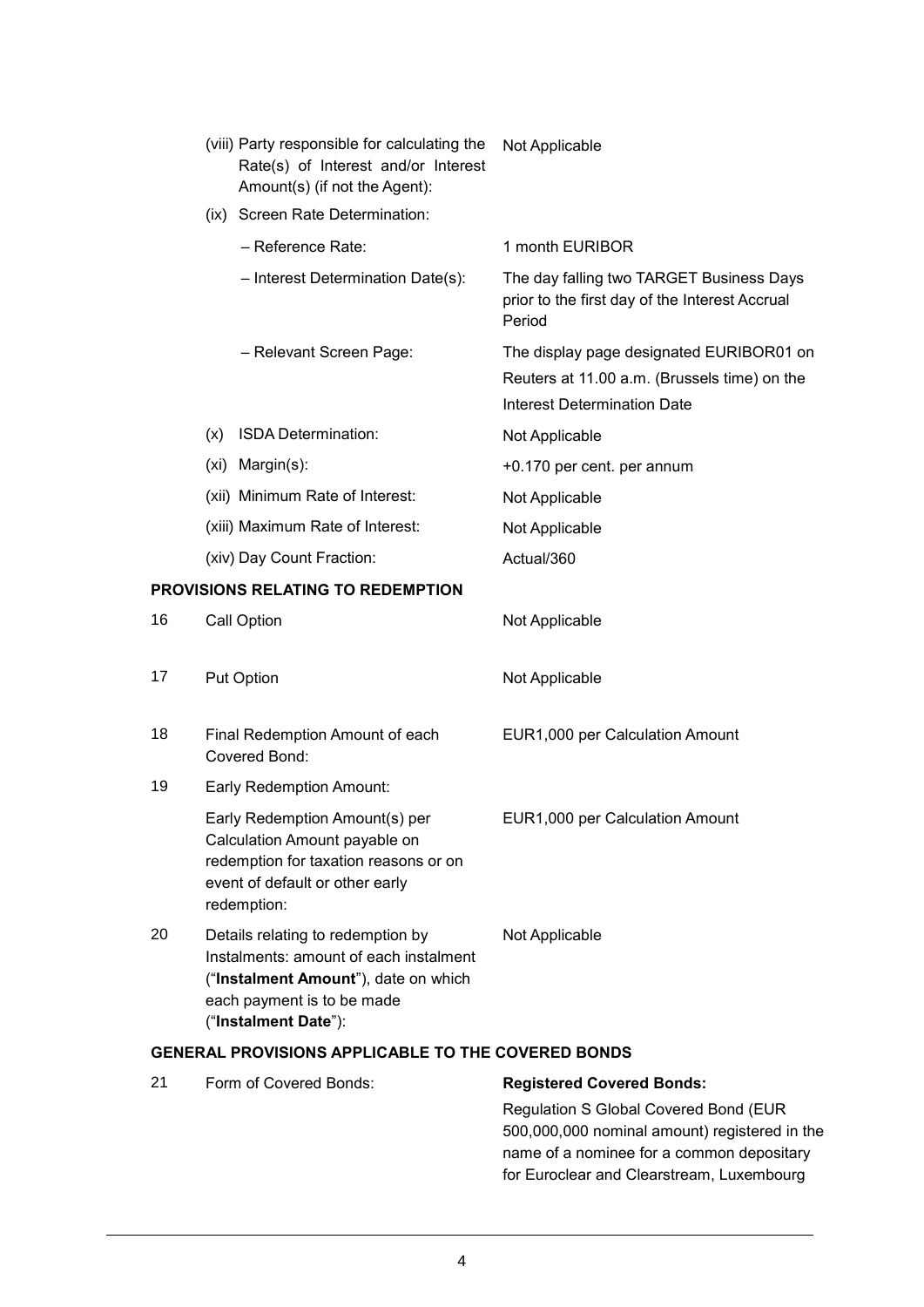- 
- 23 Talons for future Coupons to be attached to Definitive Covered Bonds (and dates on which such Talons mature):

22 Financial Centre(s): London, Singapore, TARGET 2 Not Applicable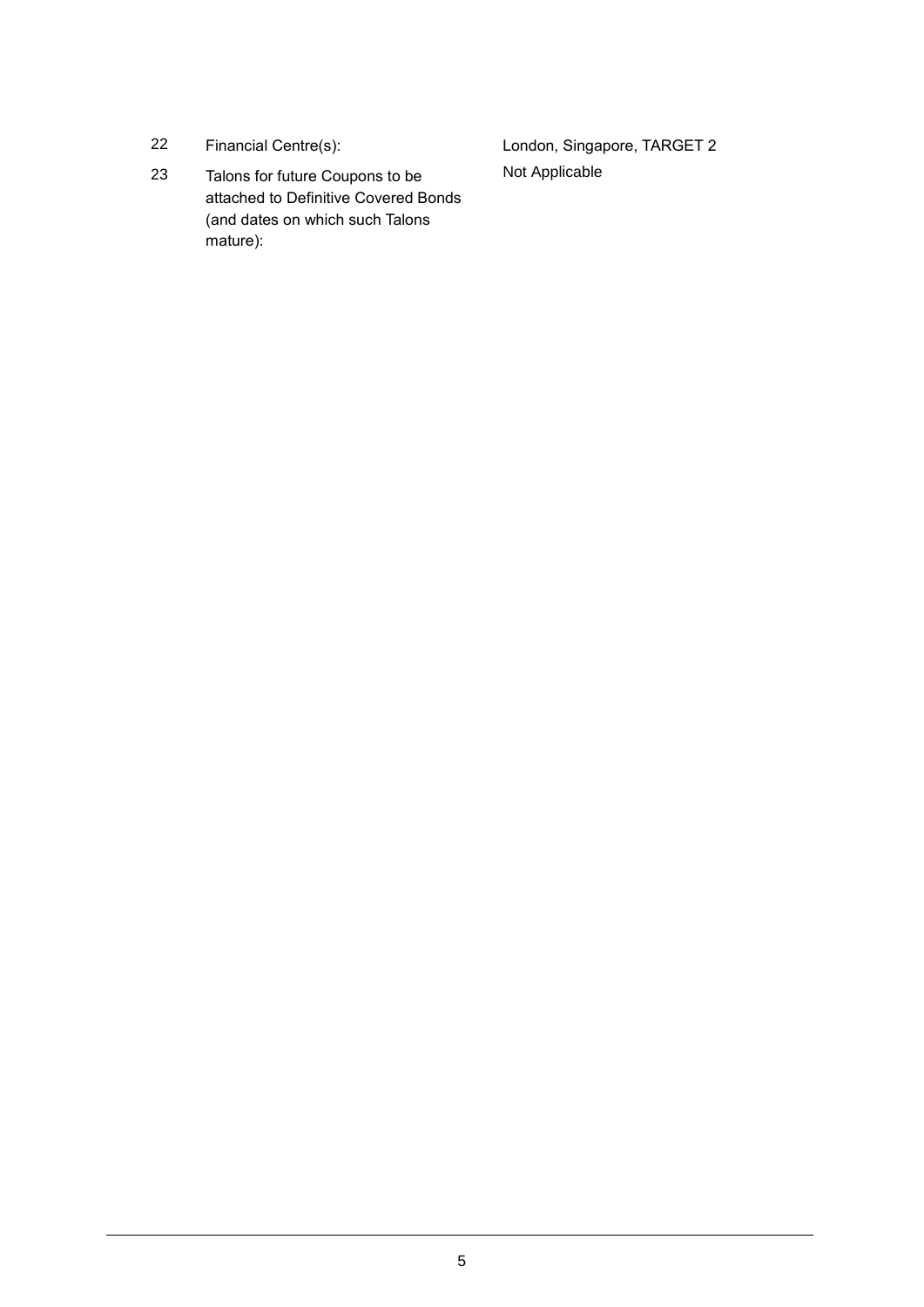Signed on behalf of United Overseas Bank Limited:

By: *Leewbyfing* 

LEE WAIFAI

Signed on behalf of Glacier Eighty Pte. Ltd.

By: marketing and compared and contact the settlement of the settlement of the settlement of the set Duly authorised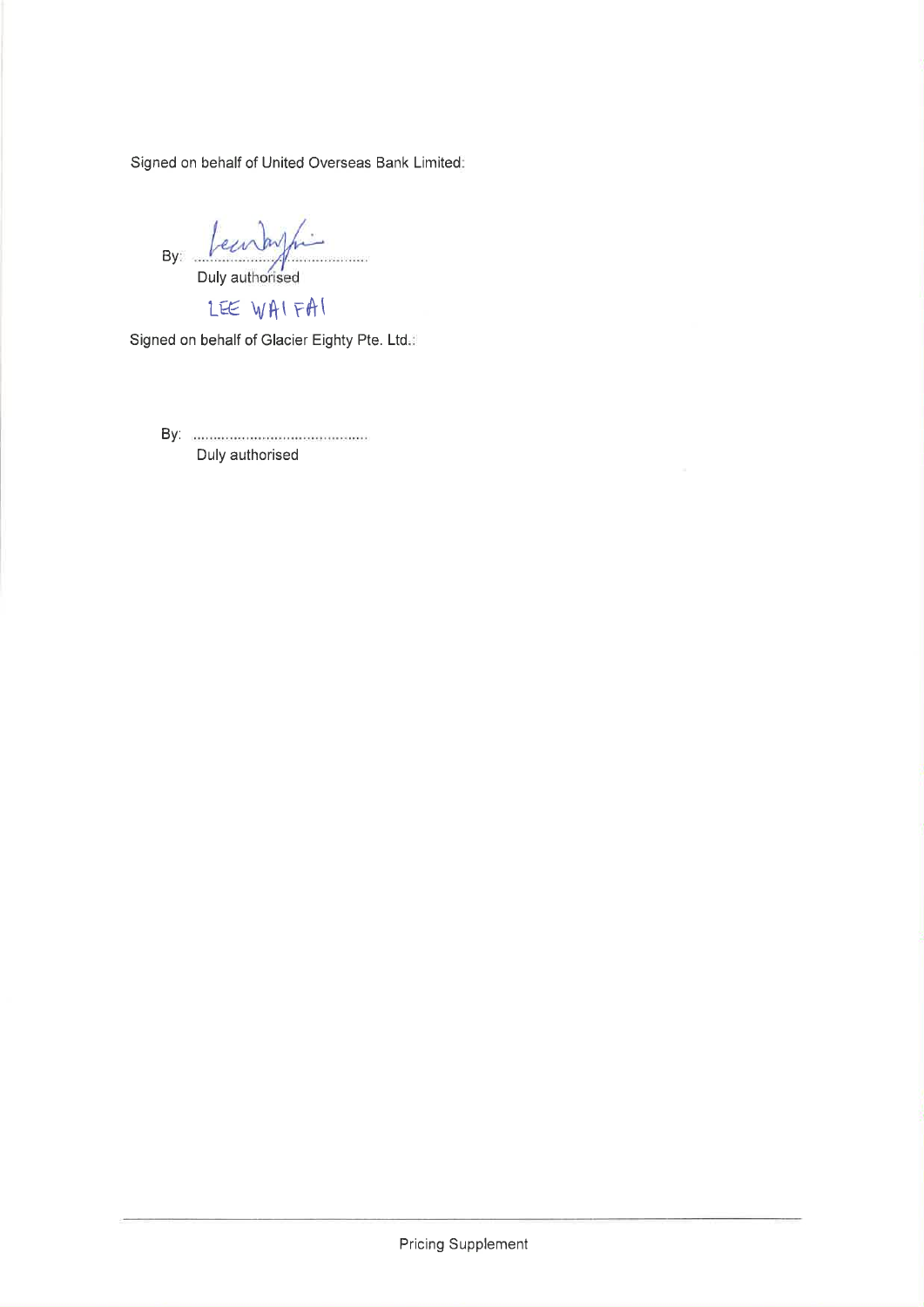Signed on behalf of United Overseas Bank Limited:

Duly authorised

Signed on behalf of Glacier Eighty Pte. Ltd.:

Jenny

Duly authorised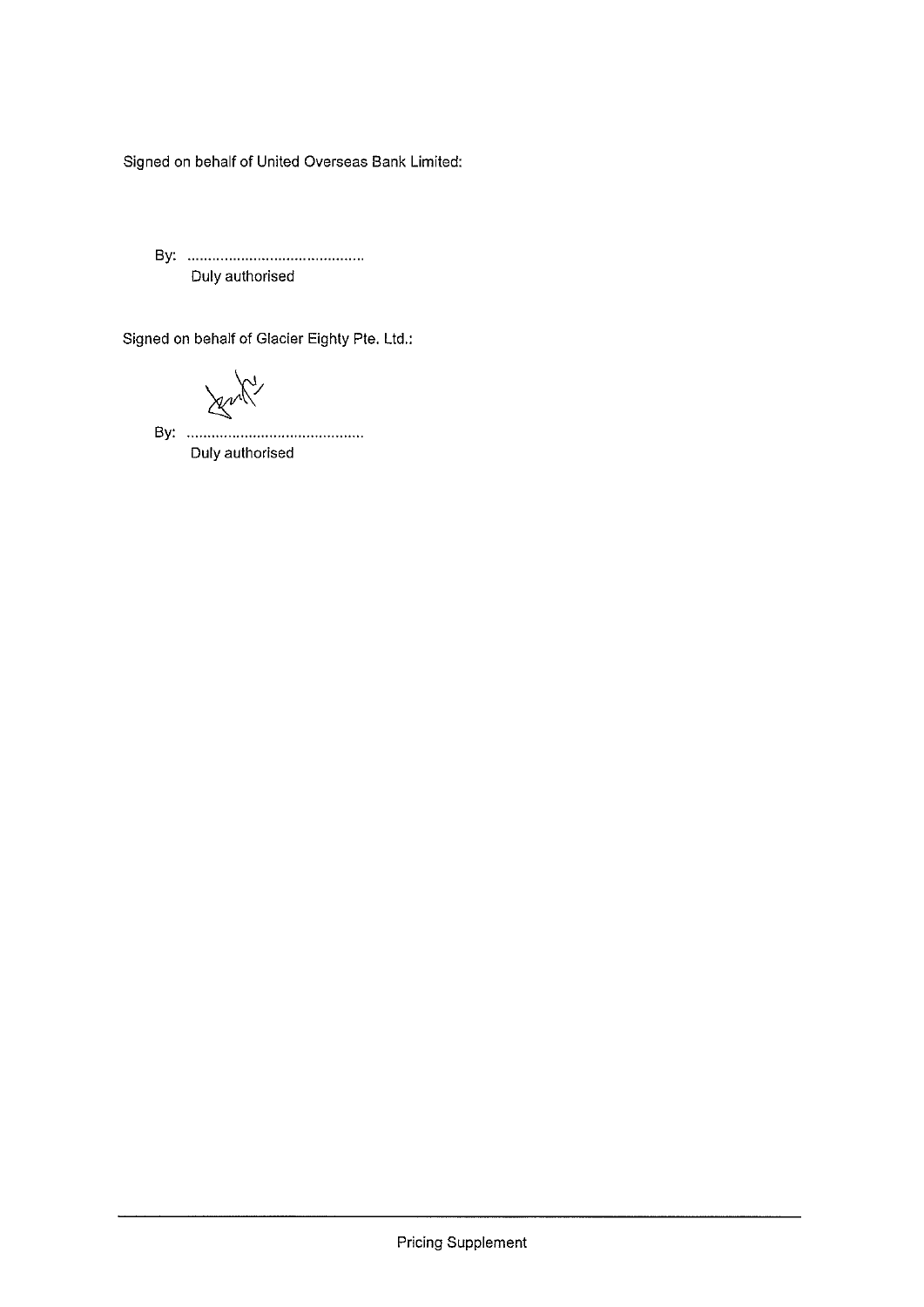# **PART B – OTHER INFORMATION**

# 24 **LISTING AND ADMISSION TO TRADING**

(i) Admission to trading: Application is expected to be made by the Issuer (or on its behalf) for the Covered Bonds to be admitted to trading on SGX-ST with effect from one business day after issuance.

## 25 **RATINGS**

Ratings: The Covered Bonds to be issued are expected to be rated:

S&P: AAA

Moody's: Aaa

# 26 **INTERESTS OF NATURAL AND LEGAL PERSONS INVOLVED IN THE ISSUE/OFFER**

Save for any fees payable to the Managers, so far as the Issuer is aware, no person involved in the offer of the Covered Bonds has an interest material to the offer. The Managers and their affiliates have engaged, and may in the future engage, in investment banking and/or commercial banking transactions with, and may perform other services for, the Issuer and the CBG and their affiliates in the ordinary course of business.

#### 27 *Fixed Rate Covered Bonds only* **– YIELD**

|    | Indication of yield:                                                                                                                                   | 0.586 per cent.                                                                                                           |
|----|--------------------------------------------------------------------------------------------------------------------------------------------------------|---------------------------------------------------------------------------------------------------------------------------|
|    |                                                                                                                                                        | The yield is calculated at the Issue Date on the<br>basis of the Issue Price. It is not an indication<br>of future yield. |
| 28 | <b>OPERATIONAL INFORMATION</b>                                                                                                                         |                                                                                                                           |
|    | ISIN:                                                                                                                                                  | XS1750083229                                                                                                              |
|    | Common Code:                                                                                                                                           | 175008322                                                                                                                 |
|    | <b>CMU Instrument Number:</b>                                                                                                                          | Not Applicable                                                                                                            |
|    | Any clearing system(s) other than<br>Euroclear Bank SA/NV, Clearstream<br>Banking, S.A., the CMU and CDP and<br>the relevant identification number(s): | Not Applicable                                                                                                            |
|    | Delivery:                                                                                                                                              | Delivery against payment                                                                                                  |
|    | Names and addresses of additional<br>Paying Agent(s) (if any):                                                                                         | Not Applicable                                                                                                            |

#### 29 **DISTRIBUTION**

(i) Method of distribution: Syndicated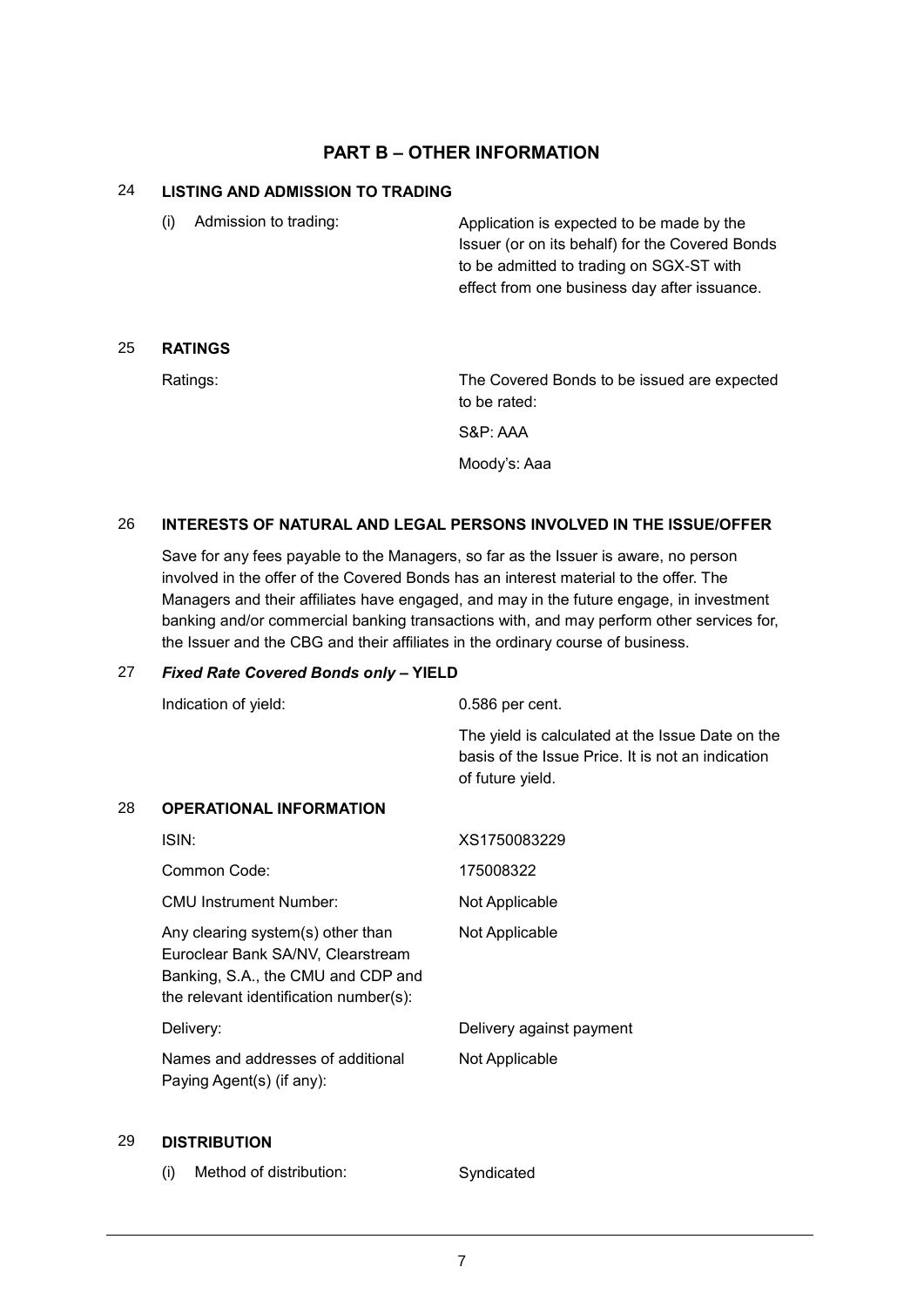(ii) If syndicated:

|       | (A) Names of Managers:                    | Deutsche Bank AG, Frankfurt<br><b>HSBC France</b><br>Norddeutsche Landesbank - Girozentrale -<br><b>UBS</b> Limited<br>United Overseas Bank Limited |  |
|-------|-------------------------------------------|-----------------------------------------------------------------------------------------------------------------------------------------------------|--|
|       | (B) Stabilisation Manager(s) (if<br>any): | <b>HSBC France</b>                                                                                                                                  |  |
| (iii) | If non-syndicated, name of Dealer:        | Not Applicable                                                                                                                                      |  |
|       | (iv) US Selling Restrictions:             | Reg. S Compliance Category 2;<br>TEFRA not applicable                                                                                               |  |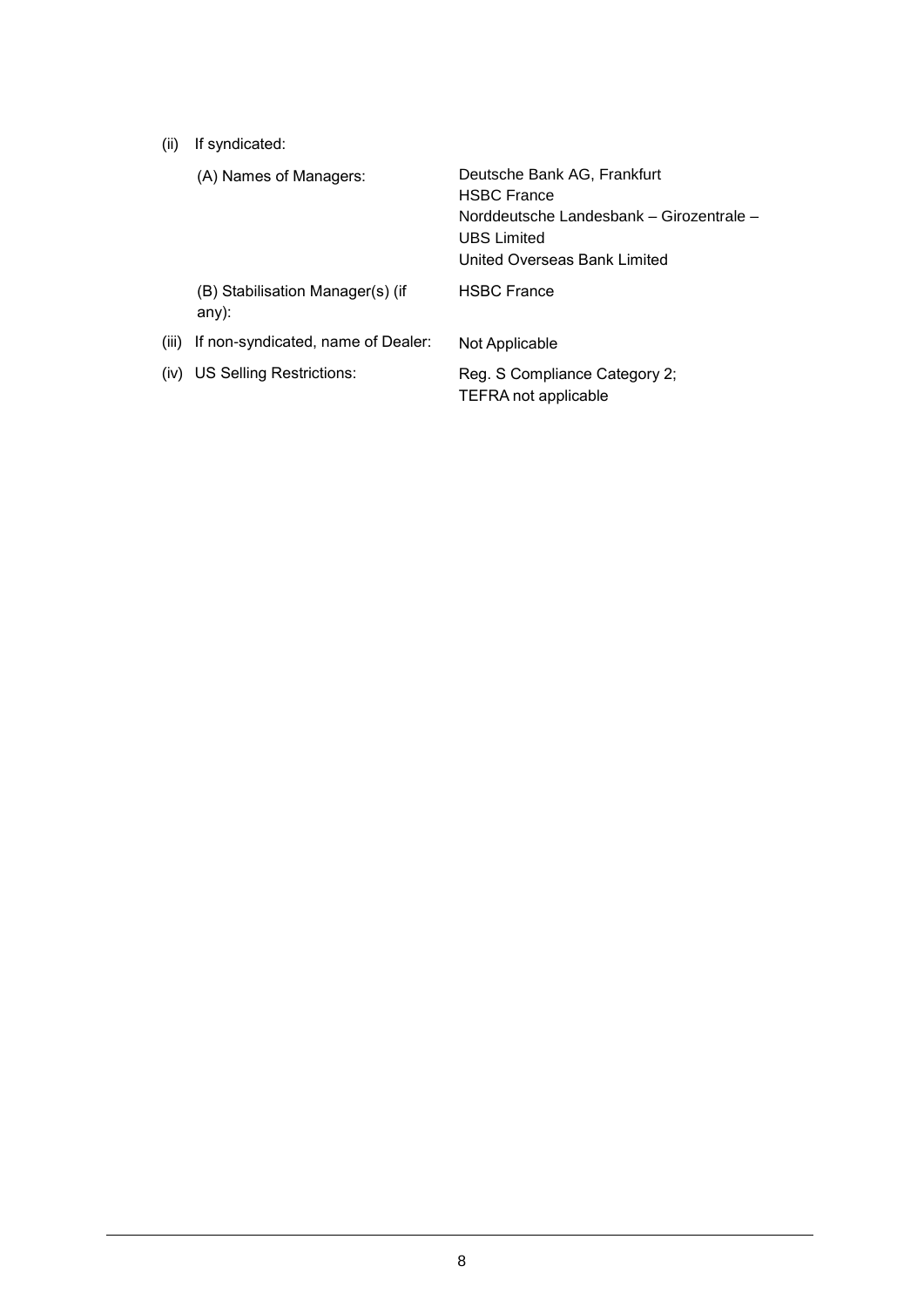### **ANNEX 1**

# **SUPPLEMENTARY INFORMATION**

*The Issuer accepts responsibility for the information contained in this Annex 1. To the best of its knowledge (having taken all reasonable care to ensure that such is the case) the information contained in this Annex 1 is in accordance with the facts and does not omit anything likely to affect the import of such information.*

*To the fullest extent permitted by law, none of Deutsche Bank AG, Frankfurt, HSBC France, Norddeutsche Landesbank – Girozentrale –, UBS Limited and United Overseas Bank Limited (the "Lead Managers") accepts any responsibility or liability for the contents of this Annex 1, for the information incorporated by reference into the Offering Circular, or for any other statement, made or purported to be made by the Lead Managers or on their behalf in connection with the Issuer or the issue and offering of the Covered Bonds. Each Lead Manager accordingly disclaims all and any liability whether arising in tort or contract or otherwise which it might otherwise have in respect of this Annex 1 or any such statement.*

#### **RECENT DEVELOPMENTS**

#### **Contravention of MAS Notice 626**

By its letter dated 18 May 2017, MAS notified that UOB had breached section 27B(2) of the MAS Act by virtue of UOB's contravention of paragraphs 4.21, 4.22, 4.23 and 12.2 of MAS Notice 626 on the Prevention of Money Laundering and Countering the Financing of Terrorism in respect of weaknesses in conducting due diligence on customers and inadequate scrutiny of customers' transactions and activities. MAS did not however detect pervasive control weaknesses and had offered to compound the offences for a sum of S\$900,000. UOB had accepted the offer of composition.

#### **UOB Vietnam**

In September 2017, UOB received a licence from the State Bank of Vietnam to establish and operate a 100% foreign owned subsidiary bank in Vietnam. UOB is the first Singapore-headquartered bank to receive such licence. The licence enables UOB to extend its branch network beyond Ho Chi Minh City and to offer its products and financial services to businesses and consumers in other cities. This is expected to give UOB full access to the domestic market of Vietnam.

#### **Merger of Far Eastern Bank Limited into United Overseas Bank Limited**

In October 2017, UOB entered into a merger with its wholly-owned subsidiary Far Eastern Bank Limited ("**FEB**"), whereby the business and all of the property vested in or belonging to FEB and all of the liabilities to which FEB was subject were transferred to and vested in UOB.

#### **Exclusivity Talks for Possible Sale of Shares in Hengfeng Bank Co., Ltd, China**

UOB announced on 26 October 2017 that it is in exclusive talks with Shandong Lucion Investment Holdings Group Co., Ltd. ("**Lucion**") regarding a possible sale (the "**Proposed Sale**") of UOB's shares in Hengfeng Bank Co., Ltd, China. Lucion is wholly-owned by Shandong Provincial State-owned Assets Supervision and Administration Commission (70%) and Shandong Provincial Council for Social Security Fund (30%). No definitive agreements have been entered into regarding the Proposed Sale.

#### **Changes to the Board of Directors**

Wong Meng Meng retired as a Director on 20 April 2017.

The following persons were appointed to the Board of Directors on 27 July 2017: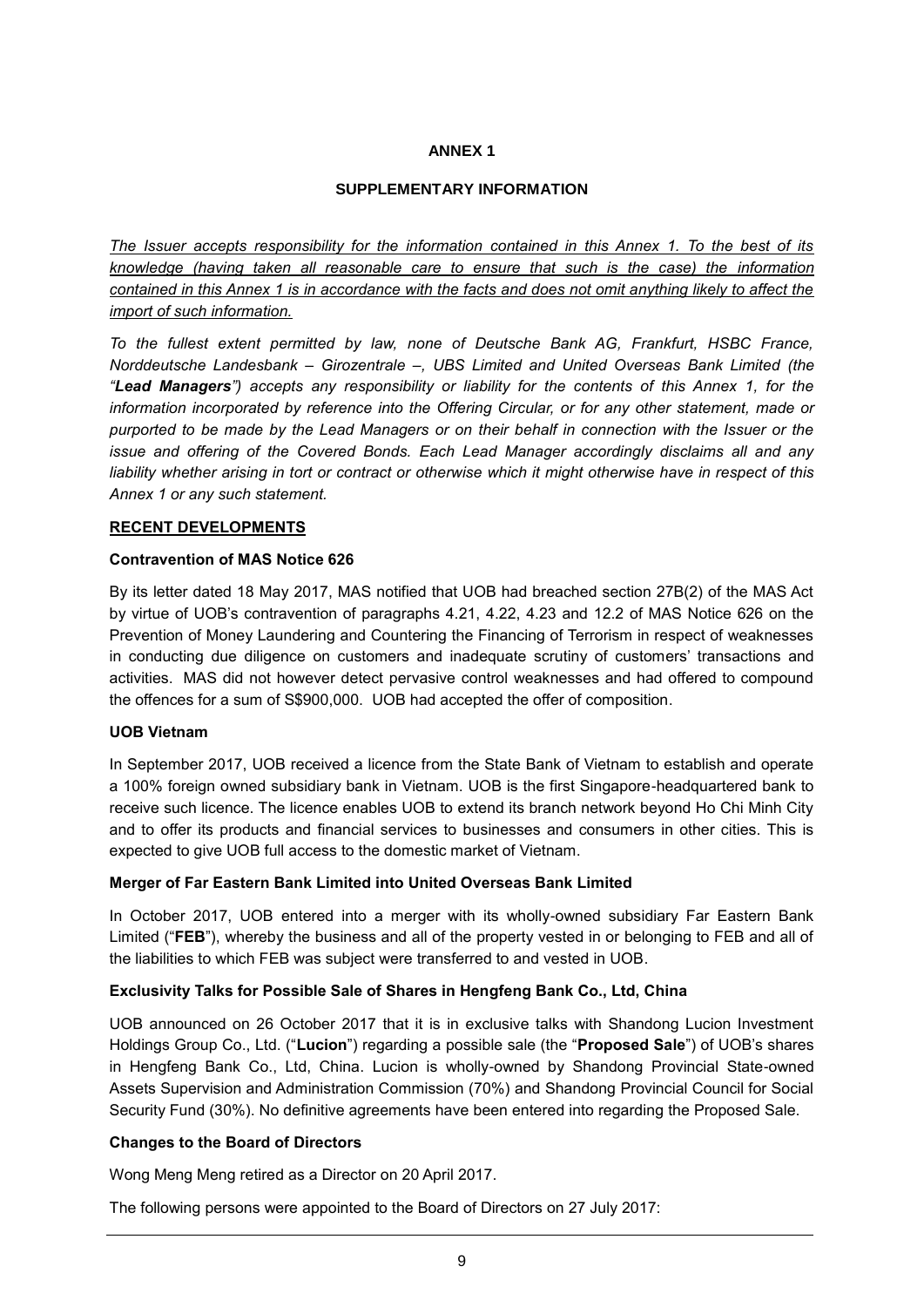- Wong Kan Seng (to be appointed as Chairman on 15 February 2018)
- Alexander Charles Hungate
- Alvin Yeo Khirn Hai
- Michael Lien Jown Leam

Hsieh Fu Hua will retire as Director and Chairman on 14 February 2018. The Board of Directors has nominated Wong Kan Seng to succeed Hsieh Fu Hua. Wong Kan Seng's appointment is subject to regulatory approval.

Dr Wee Cho Yaw will retire as Director on 20 April 2018. Dr Wee Cho Yaw will retain his Chairman Emeritus title and will be appointed Honorary Adviser to the Board of Directors in recognition of his many years of leadership and contribution to the Group.

### **RISK FACTORS**

(i) In the sub-section "Risk Factors – Risks relating to the Group – Legal and regulatory environment is subject to change, and violations could result in penalties and other regulatory actions." the following words appearing on page 15 of the Offering Circular:

"On 23 June 2015, the MAS issued the Consultation Paper on Proposed Enhancements to Resolution Regime for Financial Institutions in Singapore setting out proposals in the areas of recovery and resolution planning, temporary stays and suspensions, statutory bail-in powers, cross-border recognition of resolution actions, creditor safeguards and resolution funding. On 29 April 2016, the MAS released its response to feedback received and separately issued the Consultation Paper on Proposed Legislative Amendments to Enhance the Resolution Regime for Financial Institutions in Singapore. The consultation paper sets out proposed legislative amendments to effect the policy proposals set out in the earlier consultation paper. This includes proposed amendments to the MAS Act and the Monetary Authority of Singapore (Control and Resolution of Financial Institutions) Regulations 2013, as well as a draft MAS Notice and guidelines on recovery and resolution planning that will apply to banks notified by the MAS. As the approach to the adoption of the resolution regime, including statutory bail-in, has not been finalised, there is uncertainty as to how or whether the MAS will eventually implement this. Any implementation of such regime could impact the Group's future capital and funding structure and accordingly, could affect the Group's operations."

shall be deemed to be replaced with:

"On 1 August 2017, the Monetary Authority of Singapore (Amendment) Act 2017 (the "MAS Amendment Act") was gazetted. This sets out amendments to the Monetary Authority of Singapore Act, Chapter 186 of Singapore, which establishes the legislative framework for the resolution and recovery of distressed financial institutions, including temporary stays and suspensions, statutory bail-in powers, cross-border recognition of resolution actions, creditor safeguards and resolution funding. The amendments have not come into force. Certain aspects of the framework will be implemented by way of regulations which have not been released and accordingly, there remains some uncertainty as to the details of the implementation of this framework. The implementation of the resolution framework could potentially impact the Group's future capital and funding structure and accordingly, could affect the Group's operations."

(ii) In the sub-section "Risk Factors – Risks relating to the Group – The Issuer may face pressure on its capital and liquidity requirements." the following words appearing on pages 16 and 17 of the Offering Circular: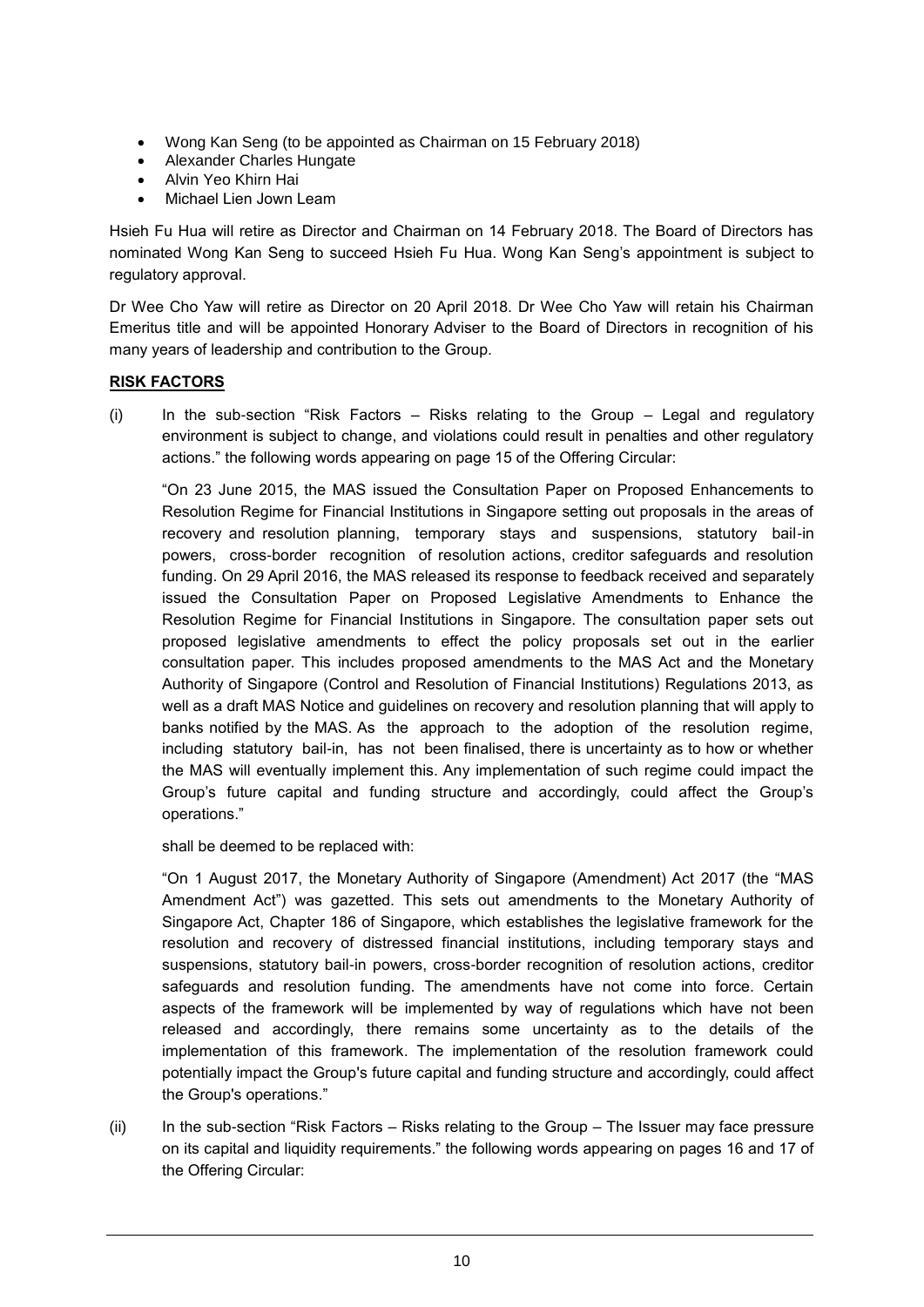"The leverage ratio requirement is expected to be included from 2018. While the MAS has not set the minimum leverage ratio for SIBs, the Issuer is required to disclose the leverage ratio along with its quarterly financial results from January 2015."

shall be deemed to be replaced with:

"Consistent with the Basel III standard, MAS Notice 637 imposes a minimum leverage ratio requirement of 3% on the Issuer at both the Solo and Group levels."

(iii) In the sub-section "Risk Factors – Risks relating to the CBG – Fixed security interests may take effect under Singapore law as floating charges." the following words appearing on page 25 of the Offering Circular:

"The fixed charges purported to be granted by the CBG may take effect under Singapore law as floating charges only if, for example, it is determined that the Security Trustee does not exert sufficient control over the Charged Property for the security to be said to constitute fixed security interest. If the fixed charges take effect as floating charges instead of fixed charges, then, as a matter of law, certain claims would have priority over the claims of the Security Trustee in respect of the floating charge assets. In particular, the remuneration, debts, liabilities and expenses of or incurred by any judicial manager or liquidator and/or winding up and the claims of certain preferential creditors would rank ahead of the claims of the Security Trustee in this regard. Certain employee claims (in respect of wages/salary and retrenchment benefits/ex gratia payments, employer contributions to certain superannuation or provident funds and remuneration in respect of vacation leave, as may be prescribed by the Minister by order published in the Gazette) and workers' compensation due in respect of injury compensation under the Work Injury Compensation Act also have preferential status. In this regard, it should be noted that the CBG has agreed in the Transaction Documents not to have any employees. Outside winding up or judicial management, creditors who would have priority in the case of winding up over the claims of a floating chargee would continue to have such priority preserved if a receiver (which would include a receiver and manager) were appointed over the assets that are subject to the floating charge."

shall be deemed to be replaced with:

"The fixed charges purported to be granted by the CBG may take effect under Singapore law as floating charges only if, for example, it is determined that the Security Trustee does not exert sufficient control over the Charged Property for the security to be said to constitute fixed security interest. If the fixed charges take effect as floating charges instead of fixed charges, then, as a matter of law, certain claims would have priority over the claims of the Security Trustee in respect of the floating charge assets. In particular, the remuneration, debts, liabilities and expenses of or incurred by any judicial manager (though note the discussion on judicial management below) or liquidator and/or winding up and the claims of certain preferential creditors would rank ahead of the claims of the Security Trustee in this regard. Certain employee claims (in respect of wages/salary and retrenchment benefits/ex gratia payments, employer contributions to certain superannuation or provident funds and remuneration in respect of vacation leave, as may be prescribed by the Minister by order published in the Gazette) and workers' compensation due in respect of injury compensation under the Work Injury Compensation Act also have preferential status. In this regard, it should be noted that the CBG has agreed in the Transaction Documents not to have any employees. Further, pursuant to section 227B(7) of the Companies Act, read with the Companies (Prescribed Companies and Entities) Order 2017 (No. 247 of 2017) as supplemented by the Companies (Prescribed Companies and Entities) (Amendment) Order 2017, a judicial management order shall not be made in relation to a covered bond special purpose vehicle (i.e. the CBG), though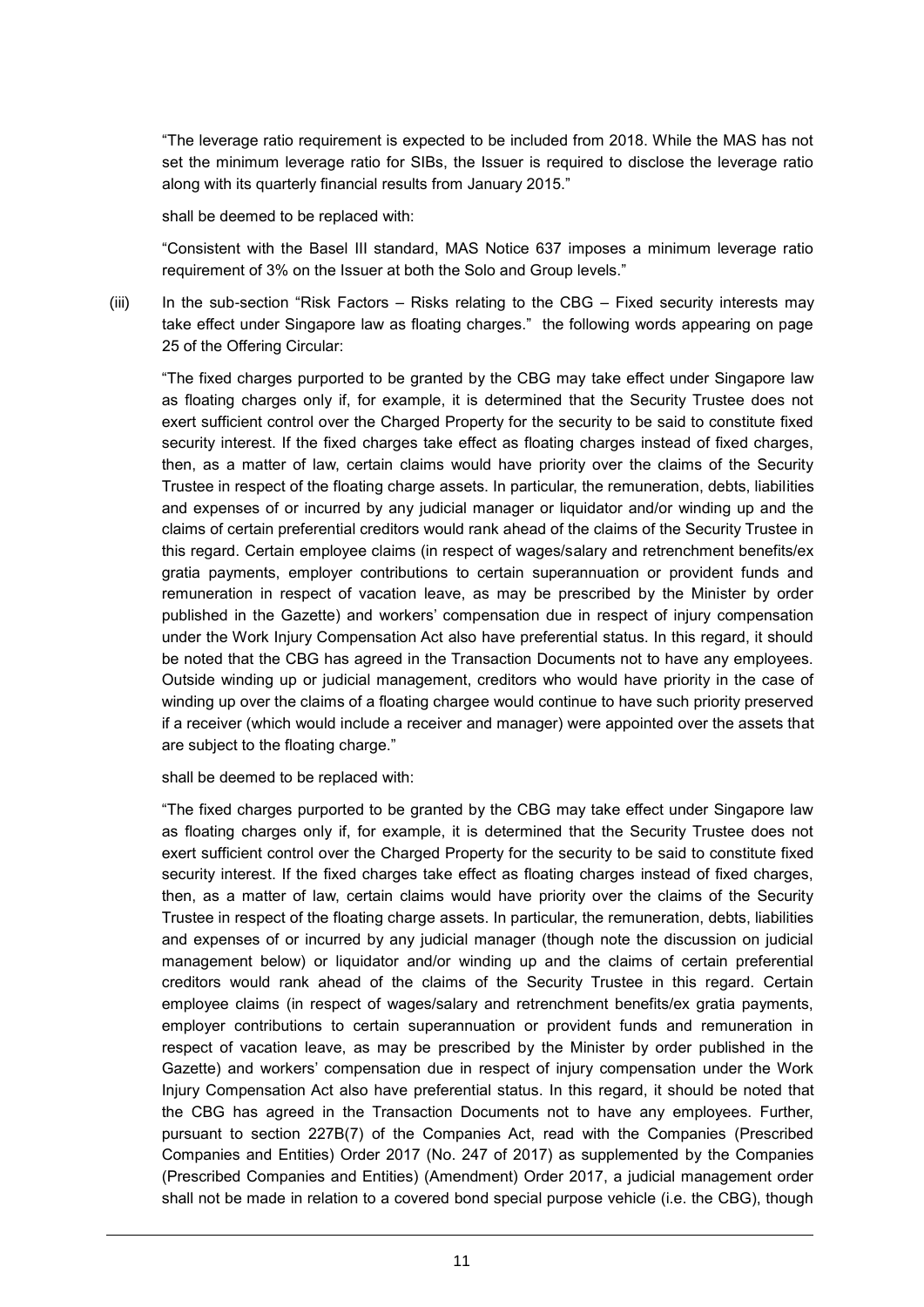under section 227B(10) the Court may do so if it considers that the public interest so requires. Outside winding up or judicial management, creditors who would have priority in the case of winding up over the claims of a floating chargee would continue to have such priority preserved if a receiver (which would include a receiver and manager) were appointed over the assets that are subject to the floating charge.".

(iv) In the sub-section "Risk Factors – Risks relating to the CBG - Certain claims rank ahead of a fixed charge." the following words appearing on page 25 of the Offering Circular:

"In this regard, if any of the abovementioned charges take effect, they will rank ahead of the fixed charges granted under the Singapore Deed of Charge."

shall be deemed to be replaced with:

"In this regard, if any of the abovementioned charges take effect, they will rank ahead of the fixed charges granted under the Singapore Deed of Charge. Further, if the CBG or the bank (as Seller or Assets Trustee) enters into judicial management or a creditors' scheme of arrangement, subject to certain safeguards security of higher or equal priority may be granted in favour of a rescue financier (sections 211E and 227HA of the Companies Act respectively). However, in relation to judicial management, pursuant to section 227B(7) of the Companies Act, a judicial management order shall not be made in relation to a bank or a covered bond special purpose vehicle (i.e. the CBG) (when read with the Companies (Prescribed Companies and Entities) Order 2017 (No. 247 of 2017) as supplemented by the Companies (Prescribed Companies and Entities) (Amendment) Order 2017). Note however that the Court may nevertheless grant a judicial management order in relation to the bank (i.e. the Seller or Assets Trustee) or the CBG if it considers that the public interest so requires. If so, section 227HA of the Companies Act may apply. In relation to a creditors' scheme of arrangement, section 211A of the Companies Act read with the Companies (Prescribed Companies and Entities) Order 2017 (No. 247 of 2017) as supplemented by the Companies (Prescribed Companies and Entities) (Amendment) Order 2017 provides that sections 211B to 211J of the Companies Act (including section 211E) shall not apply to the bank (i.e. the Seller or the Assets Trustee) or the CBG."

(v) The sub-section "Risk Factors - Risks relating to the CBG – Delays resulting from insolvency of the CBG." appearing on page 39 of the Offering Circular be deleted in its entirety and substituted therefor with the following:

# "**Delays resulting from insolvency of the CBG.**

Where the CBG is insolvent and undergoes certain insolvency procedures, there may be delays on the part of the Security Trustee to enforce security provided by the CBG. For one, there would be a moratorium against the enforcement of security once a judicial management application is made, and this moratorium may be extended if a judicial management order is made. Pursuant to section 227B(7) of the Companies Act, read with the Companies (Prescribed Companies and Entities) Order 2017 (No. 247 of 2017) as supplemented by the Companies (Prescribed Companies and Entities) (Amendment) Order 2017, a judicial management order shall not be made in relation to a covered bond special purpose vehicle (i.e. the CBG). However, the Court may nevertheless grant a judicial management order in relation to the CBG if it considers that the public interest so requires. If so, the moratoriums would apply. The permission of the court or the judicial manager would be required to lift the moratorium and this may result in delays in enforcement of security. In addition, there is also a moratorium against actions and proceedings which may apply in the case of judicial management, schemes of arrangement and/or winding up in relation to the CBG (there are wider moratoriums against the enforcement of security under section 211B of the Companies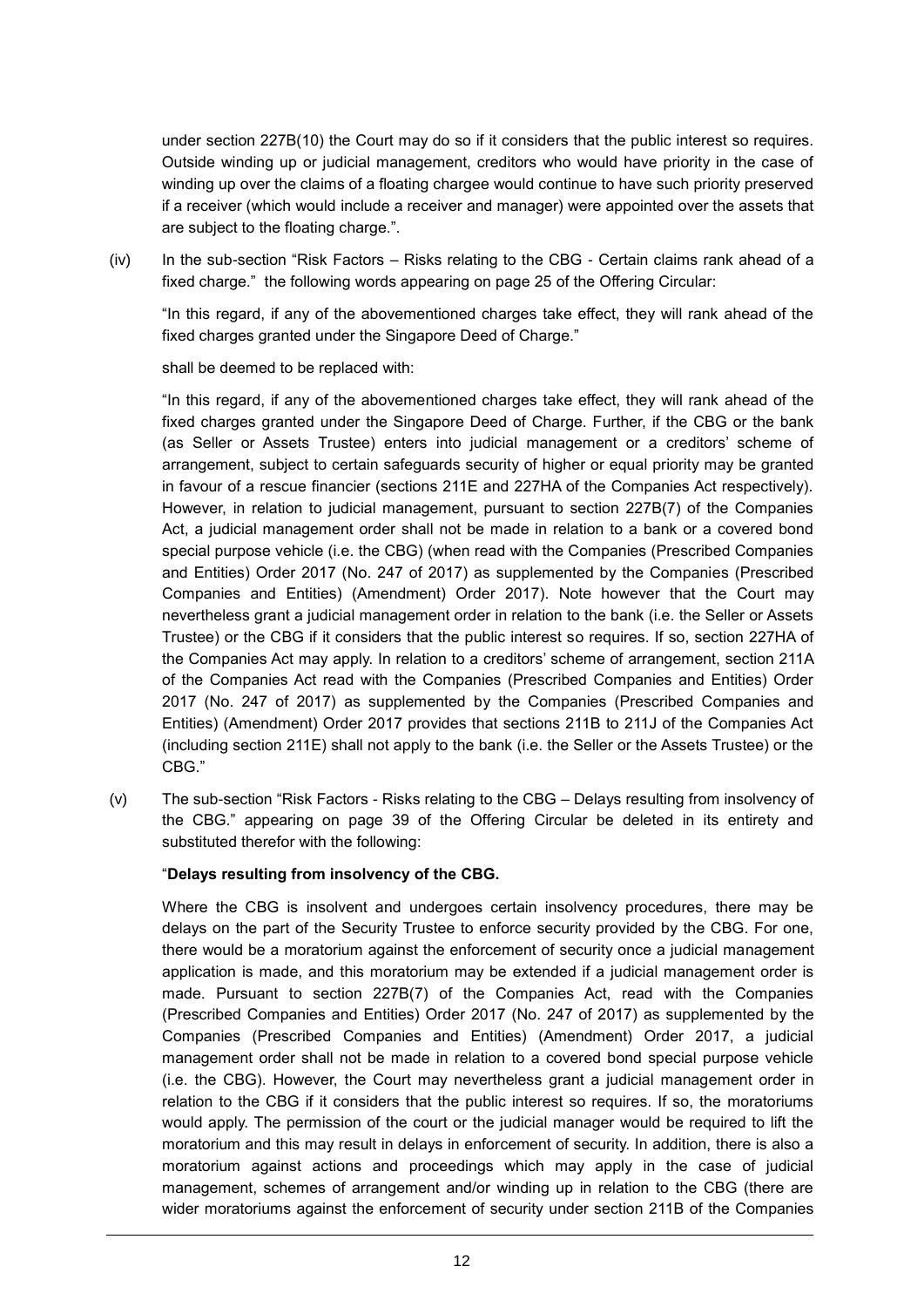Act in relation to creditors' schemes of arrangement, though pursuant to section 211A(3) of the Companies Act, read with the Companies (Prescribed Companies and Entities) Order 2017 (No. 247 of 2017) as supplemented by the Companies (Prescribed Companies and Entities) (Amendment) Order 2017, such moratoriums do not apply to the CBG). This moratorium can be lifted with court permission and in the case of judicial management, with the permission of the judicial manager. Accordingly, if there is any need for the Security Trustee to sue CBG in connection with the enforcement of the security, the need to obtain court permission may result in delays in being able to bring or continue legal proceedings that may be necessary in the process of recovery.

If a judicial manager is appointed, the judicial manager would be able to dispose of security that is the subject of a floating charge and with the permission of the court, security that is the subject of a fixed charge. The costs and expenses of judicial management rank ahead of the claims of the floating chargee.

The Security Trustee would have security in the form of fixed and floating charges over all the assets of the CBG and would be entitled to appoint a receiver and manager of all the assets of CBG. With such rights, and if the Court is satisfied that the prejudice that would be caused to the Security Trustee if the judicial management order is made is disproportionately greater than the prejudice that would be caused to unsecured creditors of the CBG if the application is dismissed, the Security Trustee would have a strong right to object to the appointment of any judicial manager, save only in the case where public interest so requires".

(vi) The sub-section "Risk Factors – Risks Related to the CBG – Potential reform to Singapore's insolvency law may affect the Security Trustee's ability to enforce the security." appearing on pages 39 and 40 of the Offering Circular be deleted in its entirety and substituted therefor with the following:

# "**Reform to Singapore's insolvency law may affect the Security Trustee's ability to enforce the security.**

Amendments to the debt restructuring framework in Singapore came into effect on 23 May 2017. Some of the main amendments include:

- (1) in relation to a creditors' scheme of arrangement: a wider moratorium against the enforcement of security may be imposed (section 211B of the Companies Act); subject to certain safeguards security of equal or higher priority may be granted in favour of a rescue financier (section 211E of the Companies Act); subject to certain safeguards the Court has a power to cram down on a dissenting class of creditors in the scheme and as such, such class of creditors may nevertheless be bound by the scheme (section 211H of the Companies Act); and subject to certain safeguards the Court may approve a scheme of arrangement without a meeting of creditors (section 211I). However, pursuant to section 211A(3) of the Companies Act, read with the Companies (Prescribed Companies and Entities) Order 2017 (No. 247 of 2017) as supplemented by the Companies (Prescribed Companies and Entities) (Amendment) Order 2017, such provisions do not apply to the bank (i.e. the Seller or Assets Trustee) or the CBG;
- (2) in relation to judicial management, subject to certain safeguards security of equal or higher priority may be granted in favour of a rescue financier (section 227HA of the Companies Act). Note however that pursuant to section 227B(7) of the Companies Act, a judicial management order shall not be made in relation to a bank or a covered bond special purpose vehicle (i.e. the CBG) (when read with the Companies (Prescribed Companies and Entities) Order 2017 (No. 247 of 2017) as supplemented by the Companies (Prescribed Companies and Entities) (Amendment) Order 2017). However,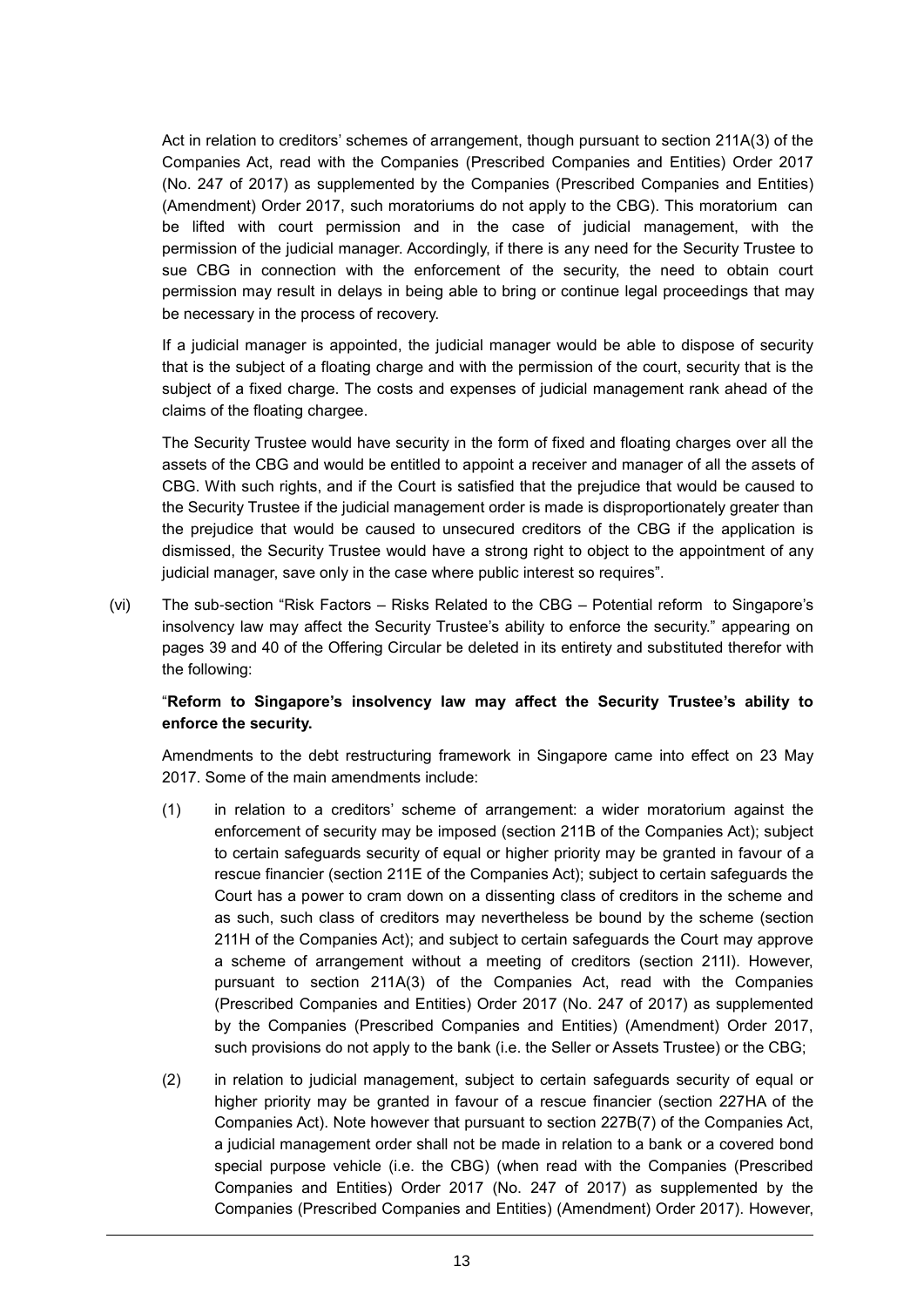the Court may nevertheless grant a judicial management order in relation to the bank (i.e. the Seller or Assets Trustee) or the CBG if it considers that the public interest so requires. If so, such provisions in relation to the judicial management may apply to the bank or to the CBG and as such, if there is an application by a rescue financier, security of equal or higher priority to that of the Security Trustee's may be granted to the said rescue financier; and

- (3) in relation to judicial management, it used to be that the Court shall dismiss an application for a judicial management order if the making of the order is opposed by a person who has appointed or is entitled to appoint such a receiver and manager (i.e. the Security Trustee). Now, the Court must dismiss an application for a judicial management order if the making of the order is opposed by a person who has appointed or is entitled to appoint such a receiver and manager (i.e. the Security Trustee); and the Court is satisfied that the prejudice that would be caused to the said person (i.e. the Security Trustee) if the order is made is disproportionately greater than the prejudice that would be caused to unsecured creditors of the company if the application is dismissed. As such, if the Security Trustee fails to satisfy the Court on the issue of prejudice, there is a risk that the Court may not dismiss the application for the judicial management order."
- (vii) The following risk factor shall be added to the sub-section "Risk Factors Risks Related to the Structure of a Particular Issue of Notes":

## "**The regulation and reform of "benchmarks" may adversely affect the value of the Covered Bonds**

Interest rates and indices which are deemed to be "benchmarks", (including EURIBOR) are the subject of recent national and international regulatory guidance and proposals for reform. Some of these reforms are already effective whilst others are still to be implemented. These reforms may cause such benchmarks to perform differently than in the past, to disappear entirely, or have other consequences which cannot be predicted. Any such consequence could have a material adverse effect on the Covered Bonds. Regulation (EU) 2016/1011 (the "**Benchmarks Regulation**") was published in the Official Journal of the EU on 29 June 2016 and will apply from 1 January 2018. The Benchmarks Regulation applies to the provision of benchmarks, the contribution of input data to a benchmark and the use of a benchmark within the EU. It will, among other things, (i) require benchmark administrators to be authorised or registered (or, if non-EU-based, to be subject to an equivalent regime or otherwise recognised or endorsed) and (ii) prevent certain uses by EU supervised entities of "benchmarks" of administrators that are not authorised or registered (or, if non-EU based, not deemed equivalent or recognised or endorsed).

The Benchmarks Regulation could have a material impact on the Covered Bonds, in particular, if the methodology or other terms of EURIBOR are changed in order to comply with the requirements of the Benchmarks Regulation. Such changes could, among other things, have the effect of reducing, increasing or otherwise affecting the volatility of the published rate or level of EURIBOR.

More broadly, any of the international or national reforms, or the general increased regulatory scrutiny of "benchmarks", could increase the costs and risks of administering or otherwise participating in the setting of a "benchmark" and complying with any such regulations or requirements. Such factors may have the following effects on certain "benchmarks" (including EURIBOR): (i) discourage market participants from continuing to administer or contribute to the "benchmark"; (ii) trigger changes in the rules or methodologies used in the "benchmark" or (iii)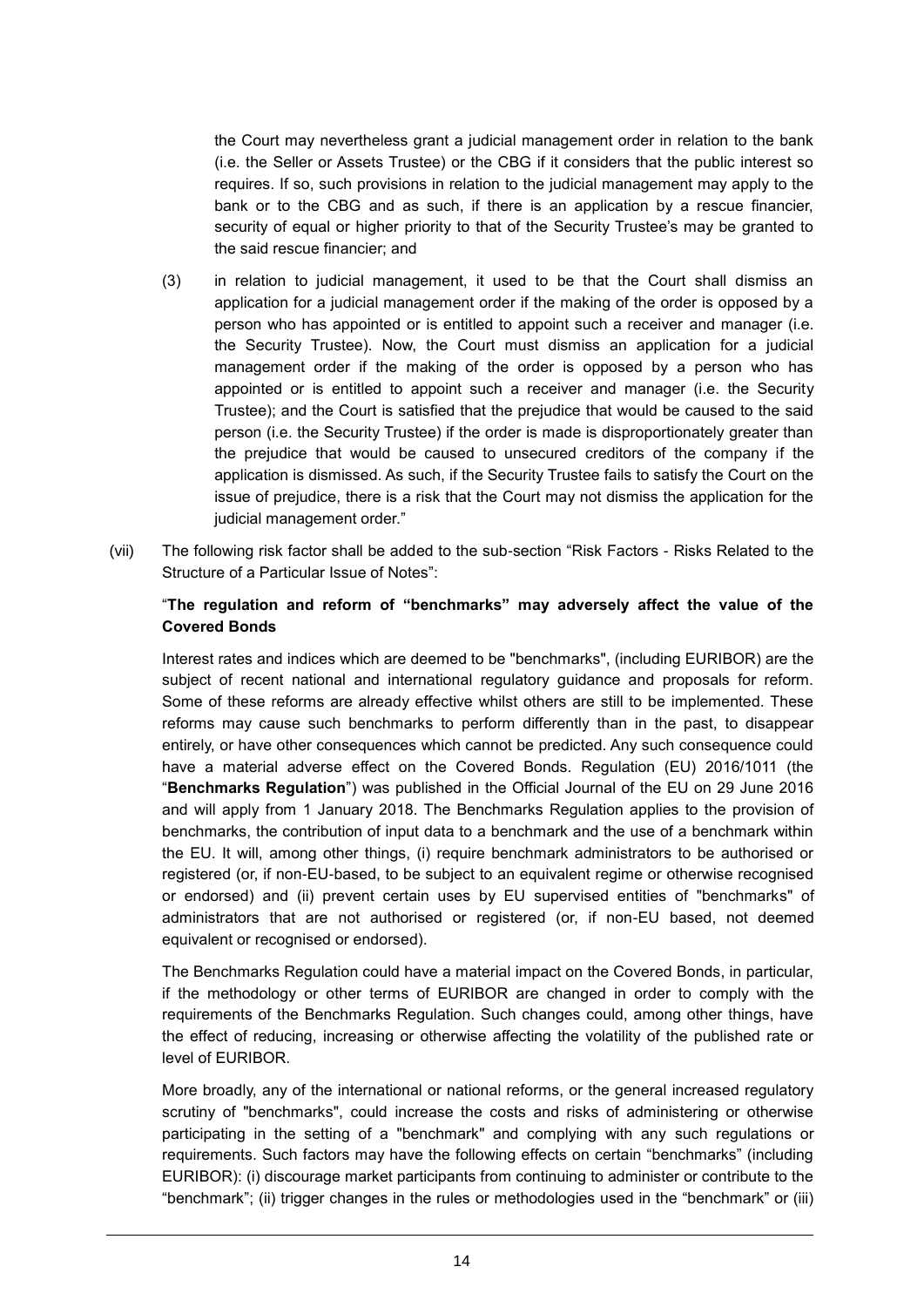lead to the disappearance of the "benchmark". Any of the above changes or any other consequential changes as a result of international or national reforms or other initiatives or investigations, could have a material adverse effect on the value of and return on the Covered Bonds.

Investors should consult their own independent advisers and make their own assessment about the potential risks imposed by the Benchmarks Regulation reforms in making any investment decision with respect to the Covered Bonds."

#### **REGULATION AND SUPERVISION**

- (i) In the sub-section "Regulation and Supervision *–* The Monetary Authority of Singapore The Regulatory Environment Capital Adequacy Ratios":
	- (a) the following words appearing on pages 126 and 127 of the Offering Circular:

"For amendments relating to the standardised approach for measuring counterparty credit risk exposures and capital requirements for bank exposures to central counterparties, transitional arrangements are provided to allow more time for implementation. For Pillar 3 disclosure requirements, the disclosures required under the revised framework will be for the reporting periods ending on or immediately after 1 January 2017 for the majority of disclosure templates and 1 January 2018 for the remaining templates."

shall be deemed to be replaced with:

"Amendments relating to the standardised approach for measuring counterparty credit risk exposures and capital requirements for bank exposures to central counterparties, took effect on 1 January 2018. For Pillar 3 disclosure requirements, the disclosures required under the revised framework will be for the reporting periods ending on or immediately after 1 January 2017 for the majority of disclosure templates and 1 January 2018 for the remaining templates. Further amendments to MAS Notice 637, which came into effect on 31 December 2017, have been made to implement various requirements for SIBs that are consistent with the revised Pillar 3 disclosure standards issued by the Basel Committee on 29 March 2017."; and

(b) the following words appearing on page 127 of the Offering Circular:

"On 9 January 2017, the MAS released a consultation paper on Proposed Amendments to the Capital Framework for Securitisation Exposures and Interest Rate Risk in the Banking Book in MAS Notice 637, to implement requirements for SIBs that are consistent with the final standards issued by the Basel Committee in relation to revisions to the securitisation framework and standards for interest rate risk in the banking book ("**IRRBB**"). The proposed amendments to the securitisation framework, to take effect from 1 January 2018, will strengthen capital standards for securitisation exposures, while providing a preferential capital treatment for simple, transparent and comparable securitisations. The proposed framework for IRRBB, to take effect from 31 December 2017, sets out Pillar 2 requirements for the identification, measurement, monitoring and control of IRRBB, and disclosure requirements under prescribed interest rate shock scenarios."

shall be deemed to be replaced with:

"On 9 January 2017, MAS released a consultation paper on Proposed Amendments to the Capital Framework for Securitisation Exposures and Interest Rate Risk in the Banking Book in MAS Notice 637, to implement requirements for SIBs that are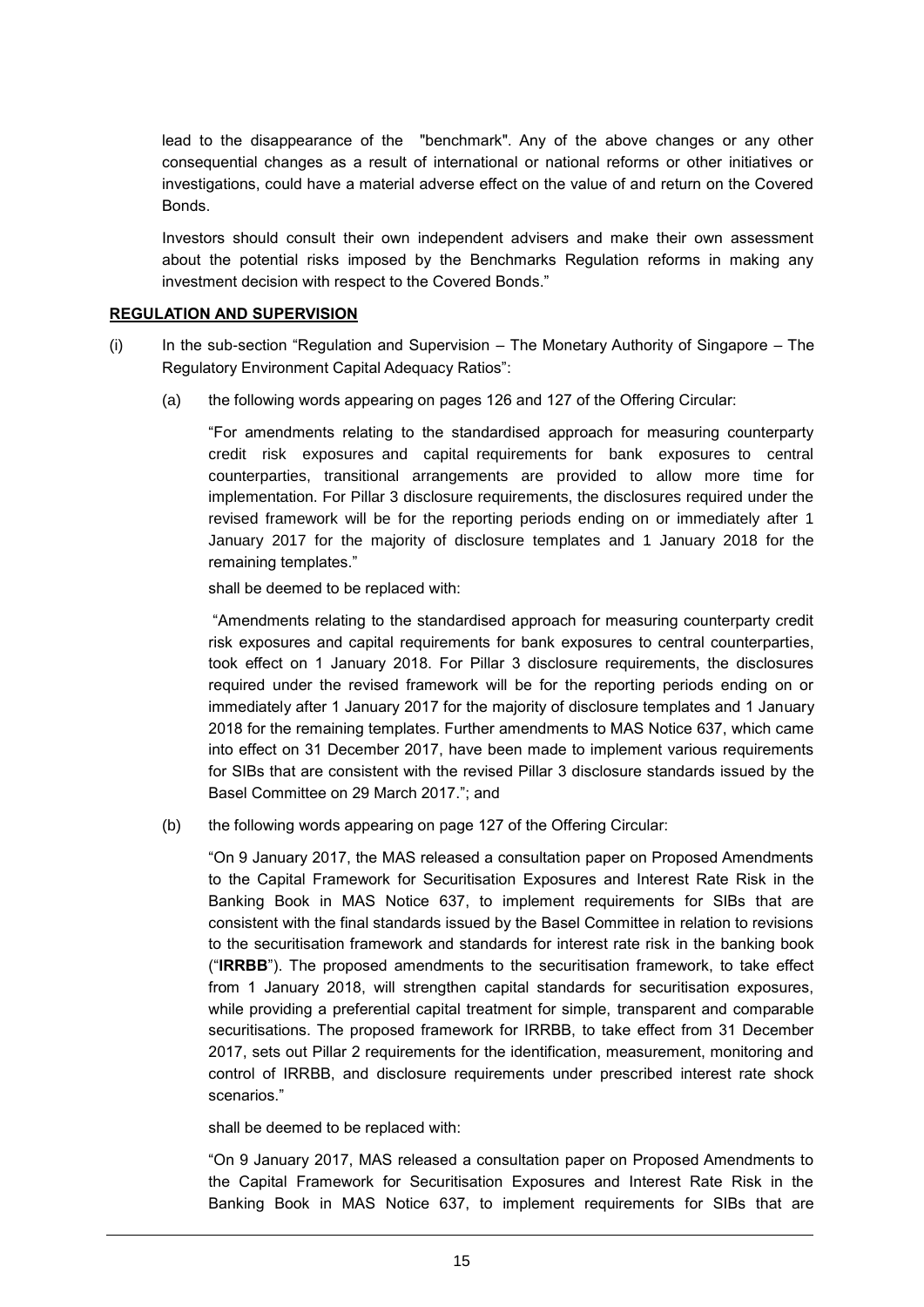consistent with the final standards issued by the Basel Committee in relation to revisions to the securitisation framework and standards for interest rate risk in the banking book ("**IRRBB**"). The amendments to the securitisation framework, which were finalised on 29 November 2017 and took effect from 1 January 2018, will strengthen capital standards for securitisation exposures, while providing a preferential capital treatment for simple, transparent and comparable securitisations. The proposed framework for IRRBB sets out Pillar 2 requirements for the identification, measurement, monitoring and control of IRRBB, and disclosure requirements under prescribed interest rate shock scenarios. As of the date hereof, the proposed amendments for IRRBB have yet to be implemented.".

(ii) The sub-section "Regulation and Supervision – The Monetary Authority of Singapore – The Regulatory Environment Capital Adequacy Ratios – Leverage Ratio Disclosure" appearing on pages 127 and 128 of the Offering Circular be deleted in its entirety and substituted therefor with the following:

#### "*Minimum Leverage Ratio and Leverage Ratio Disclosure*

Consistent with the Basel III standard, MAS Notice 637 imposes a minimum leverage ratio requirement of 3% for SIBs at both the Solo and Group levels.

In addition, in line with Basel Committee requirements, MAS Notice 637 further sets out the disclosure requirements relating to leverage ratio for a SIB from the date of publication of its quarterly financial results from January 2015. Under MAS Notice 637, a SIB is required to disclose in its published financial statements the information specified therein, or provide a URL in its published financial statements to such disclosure of information on its website or on publicly available regulatory reports. A SIB shall also make available on its website, or through publicly available regulatory reports, an archive of a minimum of five years, of such information in the specified format relating to prior financial reporting periods.

A SIB is also required to disclose a reconciliation of its balance sheet assets in its published financial statements with the leverage ratio exposure measure and a breakdown of the main leverage ratio regulatory elements in the formats as set out in MAS Notice 637. A SIB is also required to disclose and detail the source of material differences between its total balance sheet assets (net of on-balance sheet derivative and securities and financing transaction assets) as reported in its published financial statements and its on-balance sheet exposures.

SIBs are also required to describe the key factors that have had a material impact on its leverage ratio at the end of the current reporting period compared to the end of the previous financial reporting period.".

(iii) In the sub-section "Regulation and Supervision – The Monetary Authority of Singapore – The Regulatory Environment Capital Adequacy Ratios – Other Key Prudential Provisions" the following words appearing on pages 128 and 129 of the Offering Circular:

"MAS Notice 651 sets out requirements for a D-SIB to disclose quantitative and qualitative information about its LCR and also sets out guidance on disclosure of nonmandatory quantitative and qualitative information that a D-SIB is encouraged to make.

A D-SIB shall publish in its financial statements or provide a direct and prominent link in its published financial statements to the quantitative information and qualitative information on its website or in any of its regulatory reports (as defined in MAS Notice 651) (a) information relating to its LCR in the format of the LCR Disclosure Template ("**quantitative information**") as prescribed in MAS Notice 651 and (b) qualitative information relating to its LCR for the purpose of enabling market participants to better understand and analyse the quantitative information, at the same time as the publication of its financial statements, irrespective of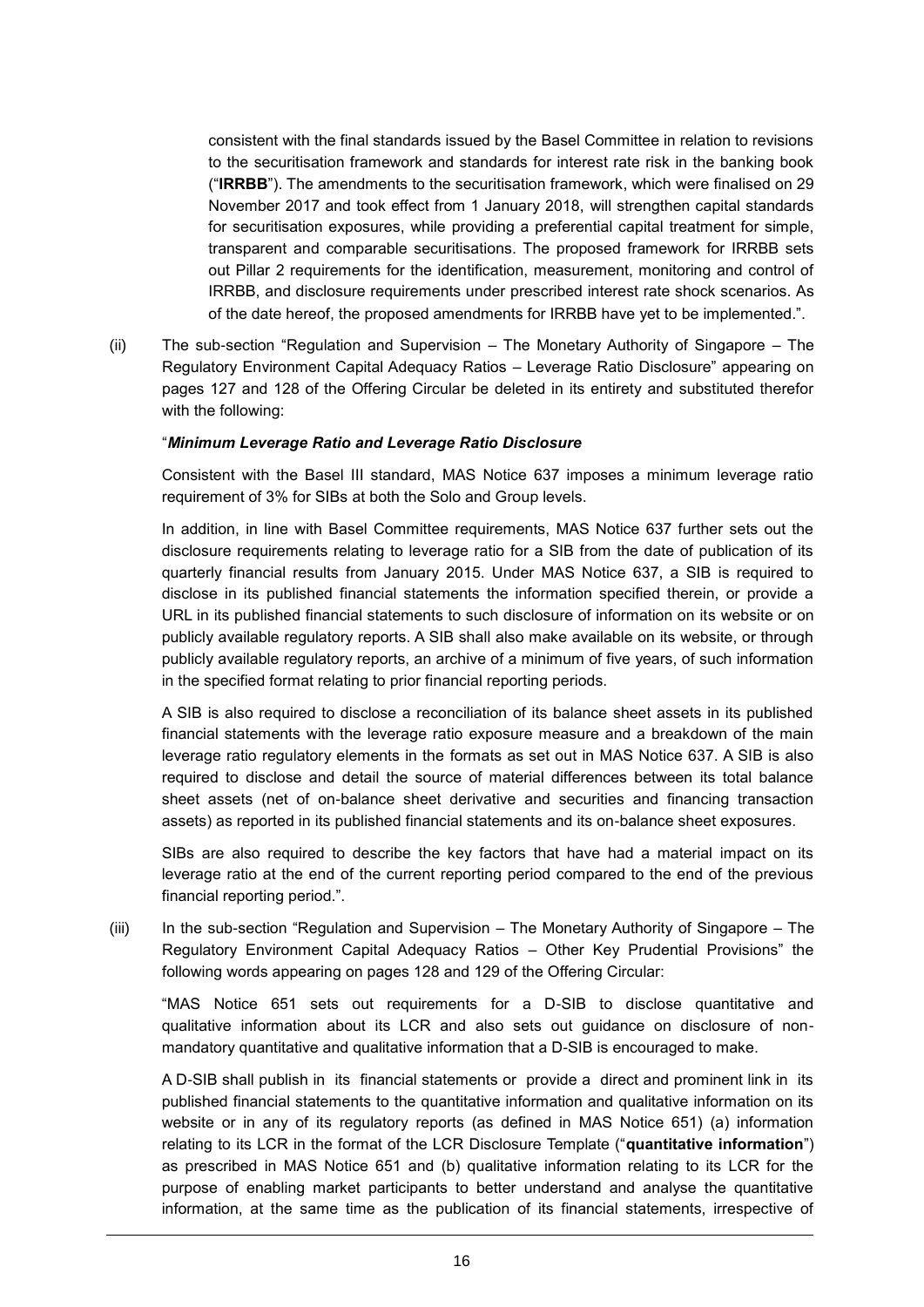whether the financial statements are audited. Under the guidance on additional public disclosure of non-mandatory quantitative and qualitative information, a D-SIB should disclose (i) information relating to its internal liquidity risk measurement and management framework to enable market participants to better understand and analyse the data provided in the LCR Disclosure Template ("**non-mandatory quantitative information**"), and (ii) information to enable market participants to better understand its internal liquidity risk management and positions ("**non-mandatory qualitative information**").

On 16 November 2016, the MAS released a consultation paper on Local Implementation of Basel III Liquidity Rules – Net Stable Funding Ratio ("NSFR") and NSFR Disclosure. The Basel Committee had published its final standard for the NSFR on 31 October 2014. The NSFR requires banks to maintain a stable funding profile in relation to the composition of their assets and off-balance sheet activities, thus reducing the likelihood that disruptions to a bank's regular sources of funding will erode its liquidity position in a way that could increase the risk of its failure and potentially lead to broader systemic stress. The Basel Committee intends for the NSFR to become a minimum standard for internationally active banks by 1 January 2018. Further, on 22 June 2015, the Basel Committee issued its final NSFR disclosure standard. This aims to improve the transparency of the NSFR requirements, reinforce the Principles for Sound Liquidity Risk Management and Supervision, strengthen market discipline and reduce uncertainty in the markets as the NSFR is implemented. In parallel with the Basel Committee's timeline for the NSFR standards, the disclosure requirements are intended to be implemented from the date of the first reporting period after 1 January 2018. To ensure that banks also fund their balance sheets with stable funding sources on an ongoing basis and hence reduce their funding risk over a longer term horizon, the MAS proposes to impose the Basel Committee's NSFR to complement the existing LCR requirement in Singapore. The MAS will adopt the Basel Committee's recommended implementation timeline for both the NSFR and the NSFR disclosure requirements."

shall be deemed to be replaced with:

"MAS Notice 651 sets out requirements for a D-SIB to disclose quantitative and qualitative information about its LCR and also sets out additional requirements on disclosure of quantitative and qualitative information that a D-SIB is required to make.

A D-SIB shall publish on a quarterly basis (a) information relating to its LCR in the format of the LCR Disclosure Template ("**quantitative information**") as prescribed in MAS Notice 651 and (b) qualitative information relating to its LCR for the purpose of enabling market participants to better understand and analyse the quantitative information. A D-SIB shall publish in its financial statements or provide a direct and prominent link in its published financial statements to the quantitative information and qualitative information on its website or in any of its regulatory reports (as defined in MAS Notice 651). A D-SIB shall also disclose at least annually (i) information relating to its internal liquidity risk measurement and management framework to enable market participants to better understand and analyse the data provided in the LCR Disclosure Template ("**additional mandatory quantitative information**"), and (ii) information to enable market participants to better understand its internal liquidity risk management and positions ("**additional mandatory qualitative information**").

On 16 November 2016, MAS released a consultation paper on Local Implementation of Basel III Liquidity Rules – Net Stable Funding Ratio ("NSFR") and NSFR Disclosure. The Basel Committee had published its final standard for the NSFR on 31 October 2014. The NSFR requires banks to maintain a stable funding profile in relation to the composition of their assets and off-balance sheet activities, thus reducing the likelihood that disruptions to a bank's regular sources of funding will erode its liquidity position in a way that could increase the risk of its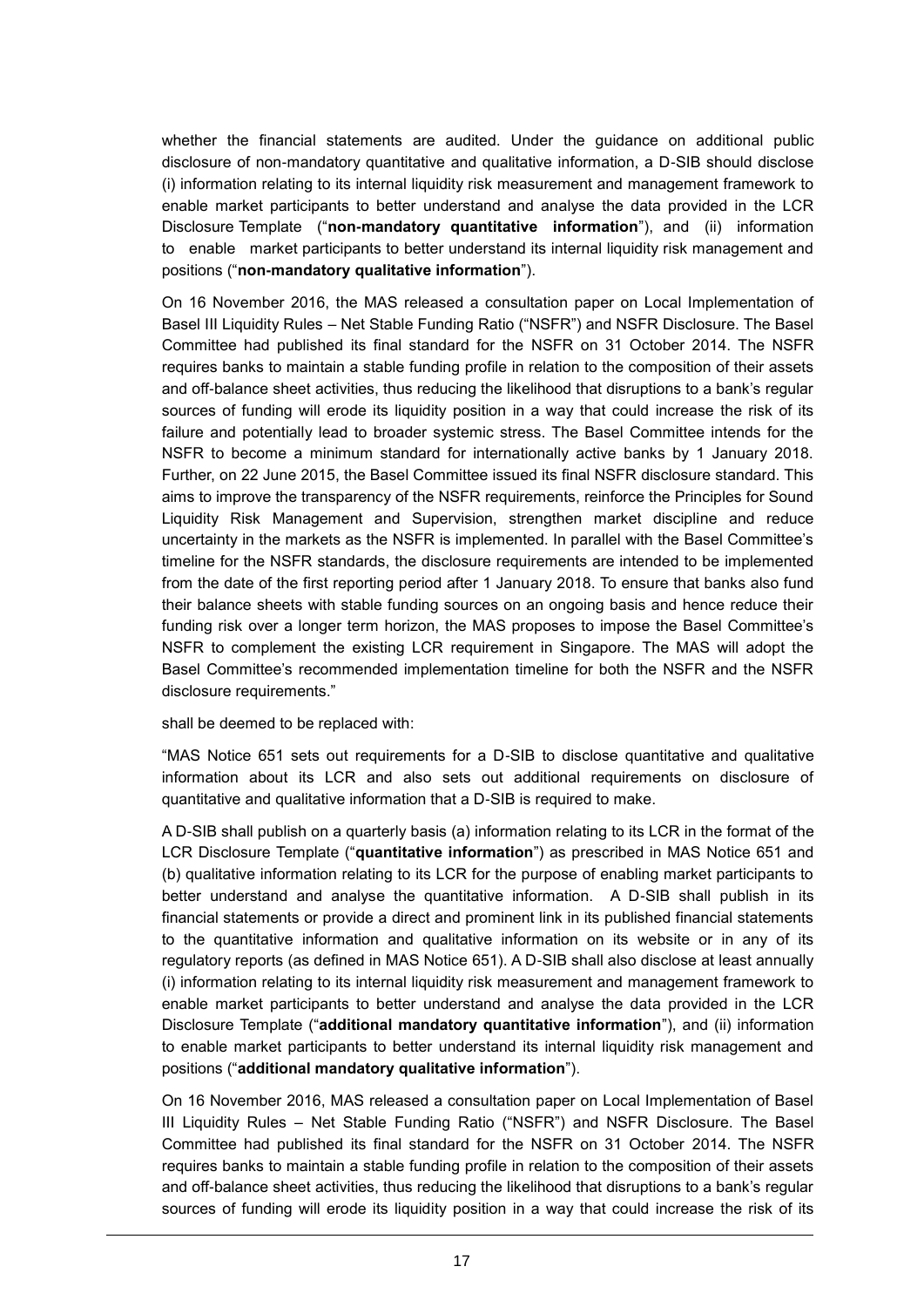failure and potentially lead to broader systemic stress. The Basel Committee had intended for the NSFR to become a minimum standard for internationally active banks by 1 January 2018. Further, on 22 June 2015, the Basel Committee issued its final NSFR disclosure standard. This aims to improve the transparency of the NSFR requirements, reinforce the Principles for Sound Liquidity Risk Management and Supervision, strengthen market discipline and reduce uncertainty in the markets as the NSFR is implemented. To ensure that banks also fund their balance sheets with stable funding sources on an ongoing basis and hence reduce their funding risk over a longer term horizon, MAS proposed in the consultation paper to impose the Basel Committee's NSFR to complement the existing LCR requirement in Singapore.

Further to the Basel Committee's recommended implementation timeline for both the NSFR and the NSFR disclosure requirements, MAS released MAS Notice 652 on NSFR and MAS Notice 653 on NSFR disclosure on 20 December 2017 and 28 December 2017 respectively.

With the exception of the required stable funding associated with derivative liabilities which shall be implemented on a date to be specified by the MAS, the NSFR requirements in MAS Notice 652 took effect on 1 January 2018. In the case of a D-SIB which is incorporated and headquartered in Singapore, all currency NSFR of at least 100% on an ongoing basis, have to be maintained at a banking group level, after excluding (i) any investment in an insurance subsidiary; and (ii) any investment in any non-banking group entity if such non-consolidation is permitted under the Accounting Standards as defined in section 4(1) of the Companies Act.

MAS Notice 653 on NSFR disclosure took effect on 1 January 2018 and requires a D-SIB which is incorporated and headquartered in Singapore to disclose quantitative and qualitative information about its NSFR at the banking group level.".

- (iv) In the sub-section "Regulation and Supervision The Monetary Authority of Singapore The Regulatory Environment Capital Adequacy Ratios – Other Significant Regulations":
	- (a) the following words:

"On 10 February 2017, the MAS issued the Response to Feedback Received on Removing the DBU-ACU Divide – Implementation Issues. Among other things, the MAS noted that the removal of the DBU-ACU divide would require significant amendments to changes in banks' regulatory reporting systems. In this regard, the MAS issued a second consultation paper on the proposed amendments to MAS Notice to Banks No. 610 "Submission of Statistics and Returns" on 10 February 2017, in which the MAS proposed a 30-month implementation timeline. The MAS will extend the same timeline to banks for the implementation of changes relating to the removal of the DBU-ACU divide."

shall deemed to be added after the following sentence appearing on page 133 of the Offering Circular:

"Currently, banks in Singapore have to maintain separate accounting units for Singapore dollar transactions (the Domestic Banking Unit, or "**DBU**") and foreign currency transactions (the Asian Currency Unit or "**ACU**"). On 31 August 2015, the MAS released a consultation paper entitled "Removing the DBU-ACU Divide – Implementation Issues". The consultation paper proposes to remove this divide. Consequential amendments would be made to section 62 to remove references to the ACU and to provide instead Singapore dollar deposit liabilities incurred by the bank with non-bank customers would rank above other deposit liabilities incurred by the bank with non-bank customers (but behind premium contributions under the Deposit Insurance Act and liabilities in respect of insured deposits)."; and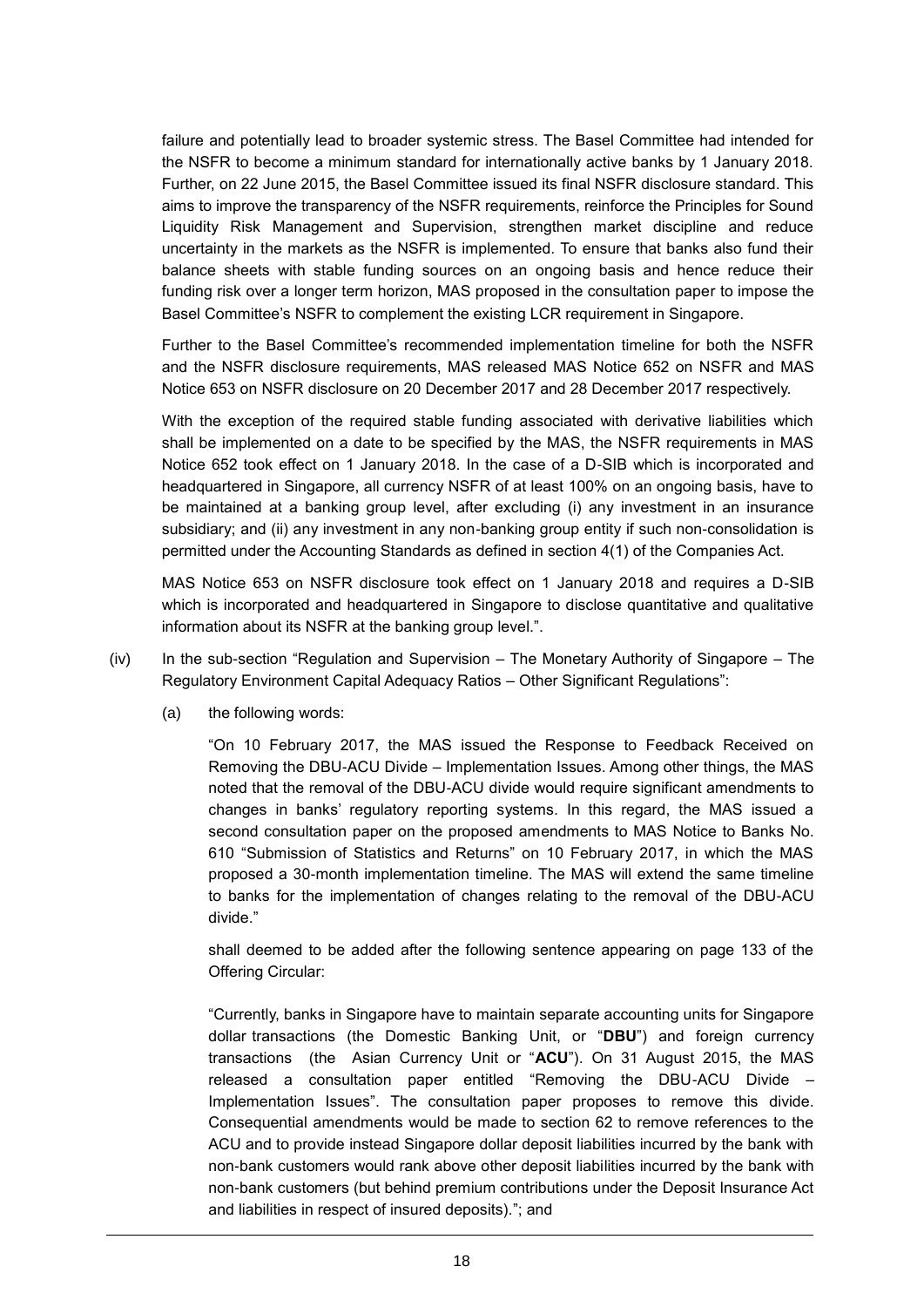#### (b) the following words:

"The Singapore Accounting Standards Council ("**ASC**") has adopted the International Financial Reporting Standard 9 Financial Instruments ("**IFRS 9**") and issued the standard as Singapore Financial Reporting Standard 109 Financial Instruments ("**SFRS 109**"). Banks in Singapore are required to apply SFRS 109, or IFRS 9 for locally incorporated banks that are listed on the Singapore Exchange, in the preparation of their financial statements for reporting periods beginning on or after 1 January 2018 in accordance with sections 201 or 373 of the Companies Act. SFRS 109 introduces a new approach for the estimation of allowance for credit losses based on the Expected Credit Loss ("**ECL**") model, which includes more forward-looking information and addresses the issue of delayed recognition of credit losses on loans and other financial instruments under the incurred loss model. Following the adoption of the new accounting standards, MAS has revised MAS Notice 637 and MAS Notice 612 on Credit Files, Grading and Provisioning to take into account the changes in the recognition and measurement of allowance for credit losses introduced in IFRS 9 and SFRS 109. Amongst others, the revised MAS Notice 612 requires banks to adhere to the principles and guidance set out in the "Guidance on credit risk and accounting for expected credit losses" issued by the Basel Committee for Banking Supervision ("**BCBS**") in December 2015. In addition, locally incorporated D-SIBs are subject to a minimum level of loss allowance equivalent to 1% of the gross carrying amount of the selected credit exposures net of collaterals (the "**Minimum Regulatory Loss Allowance**"). Where the accounting loss allowance (which is the ECL on selected credit exposures determined and recognised by the D-SIB in accordance with the impairment requirements under SFRS 109) (the "**Accounting Loss Allowance**") falls below the Minimum Regulatory Loss Allowance, the D-SIB shall maintain the additional loss allowance in a non-distributable regulatory loss allowance reserve ("**RLAR**") account through an appropriation of its retained earnings. When the sum of the Accounting Loss Allowance and the additional loss allowance exceeds the Minimum Regulatory Loss Allowance, the D-SIB may transfer the excess amount in the RLAR to its retained earnings. There are transitional provisions to allow a D-SIB to comply with the Minimum Regulatory Loss Allowance requirements and establish the additional loss allowance within 2 years commencing from the first annual financial reporting period beginning on or after 1 January 2018."

shall be deemed as a new paragraph after the following sentence appearing on page 133 of the Offering Circular;

"Unless otherwise provided in the Banking Act, customer information shall not, in any way, be disclosed by a bank in Singapore or any of the officers to any other person.".

(v) In the sub-section "Regulation and Supervision – The Monetary Authority of Singapore – The Regulatory Environment Capital Adequacy Ratios – Resolution Powers" the following words appearing on pages 134 of the Offering Circular:

"On 23 June 2015, the MAS released a consultation paper on Proposed Enhancements to Resolution Regime for Financial Institutions in Singapore. This paper introduces proposals to further enhance the MAS' resolution powers in the areas of recovery and resolution planning, temporary stays and suspensions, statutory bail-in powers, cross-border recognition of resolution actions, creditor safeguards and resolution funding.

On 29 April 2016, the MAS released its response to feedback received and separately issued the Consultation Paper on Proposed Legislative Amendments to Enhance the Resolution Regime for Financial Institutions in Singapore. The consultation paper sets out proposed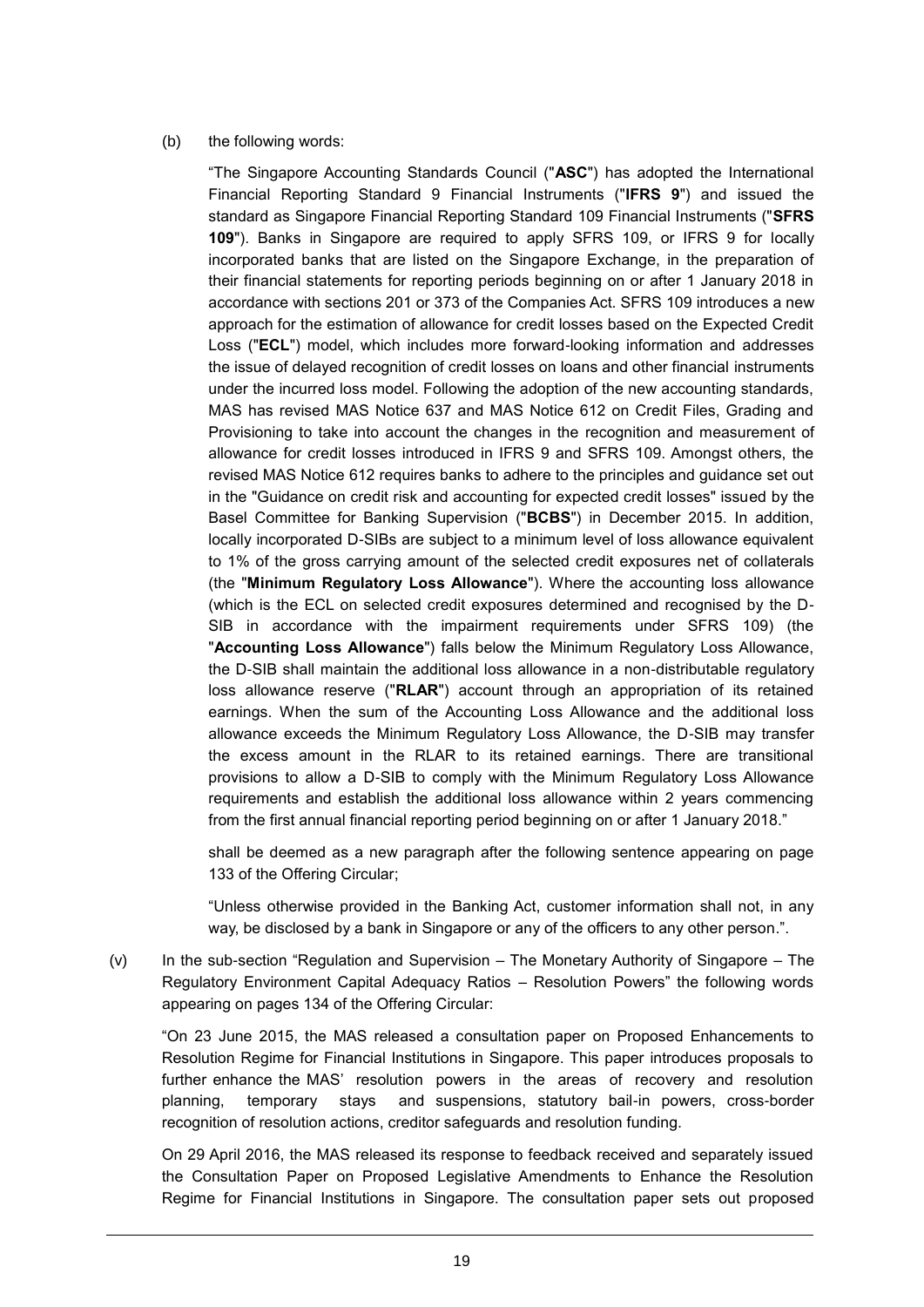legislative amendments to effect the policy proposals set out in the earlier consultation paper (collectively, the "**Resolution Regime CPs**"). This includes proposed amendments to MAS Act and the Monetary Authority of Singapore (Control and Resolution of Financial Institutions) Regulations 2013, as well as a draft MAS Notice and guidelines on recovery and resolution planning that will apply to banks notified by the MAS."

shall be deemed to be replaced with:

"The Monetary Authority of Singapore (Amendment) Bill 2017 (the "**MAS Act Amendment Bill**") was passed by the Parliament on 4 July 2017. Amongst other things, the amendments set out in the MAS Act Amendment Bill seek to strengthen the powers of the MAS to resolve distressed financial institutions in an orderly manner. The amendments will enhance the MAS' resolution powers in the areas of recovery and resolution planning, temporary stays on termination rights of counterparties, statutory bail-in powers, cross-border recognition of resolution actions, creditor safeguards and resolution funding. The commencement date of the MAS Act (Amendment) Bill in relation to these amendments has not been set.".

(vi) The sub-section "Regulation and Supervision – The Monetary Authority of Singapore – The Regulatory Environment Capital Adequacy Ratios – Statutory Bail-in" appearing on page 135 of the Offering Circular be deleted in its entirety and substituted therefor with the following:

### "*Statutory Bail-in*

Under the proposed statutory bail-in regime, MAS will be empowered to bail-in unsecured subordinated debt, unsecured subordinated loans, contingent convertible instruments and contractual bail-in instruments, whose terms have not been triggered prior to entry into resolution, issued or contracted after the effective date of the relevant amendments implementing the bail-in regime. The bail-in powers include power to cancel the instrument or liability, or to convert it from one form or class to another, e.g. from debt to equity. In the event of a bail-in, the amendments will provide for the suspension of all shareholders' voting rights on matters which require shareholders' approval, until the Minister has assessed whether any new shareholders, arising from the conversion of creditor claims into shares, can become substantial shareholders or controlling shareholders, if they have breached the relevant shareholding thresholds. This will ensure that only fit and proper persons can exercise voting rights attached to substantial or controlling stakes in the financial institution. At present, the MAS intends to apply the bail-in tool to Singapore-incorporated banks and bank holding companies. When exercising its bail-in powers, MAS will have regard to the principles of respecting the hierarchy of claims in liquidation and equal treatment of creditors of the same class and in deciding whether to apply these principles, MAS will consider various factors, including the systemic impact of the firm's failure, how to maximise value for the benefit of all creditors as a whole and public interest.".

#### **REGULATION / LEGAL ASPECTS OF THE SINGAPORE RESIDENTIAL MORTGAGE MARKET**

In the sub-section "Regulation/Legal Aspects of the Singapore Residential Mortgage Market *–* Regulation Aspects of the Singapore Residential Mortgage market":

(i) the following words appearing on page 139 of the Offering Circular shall be deemed to be deleted in their entirety:

",which was last revised on 10 February 2014";

(ii) the following words appearing on page 139 of the Offering Circular shall be deemed to be deleted in their entirety:

", each dated 28 June 2013 and last revised on 1 September 2017"; and